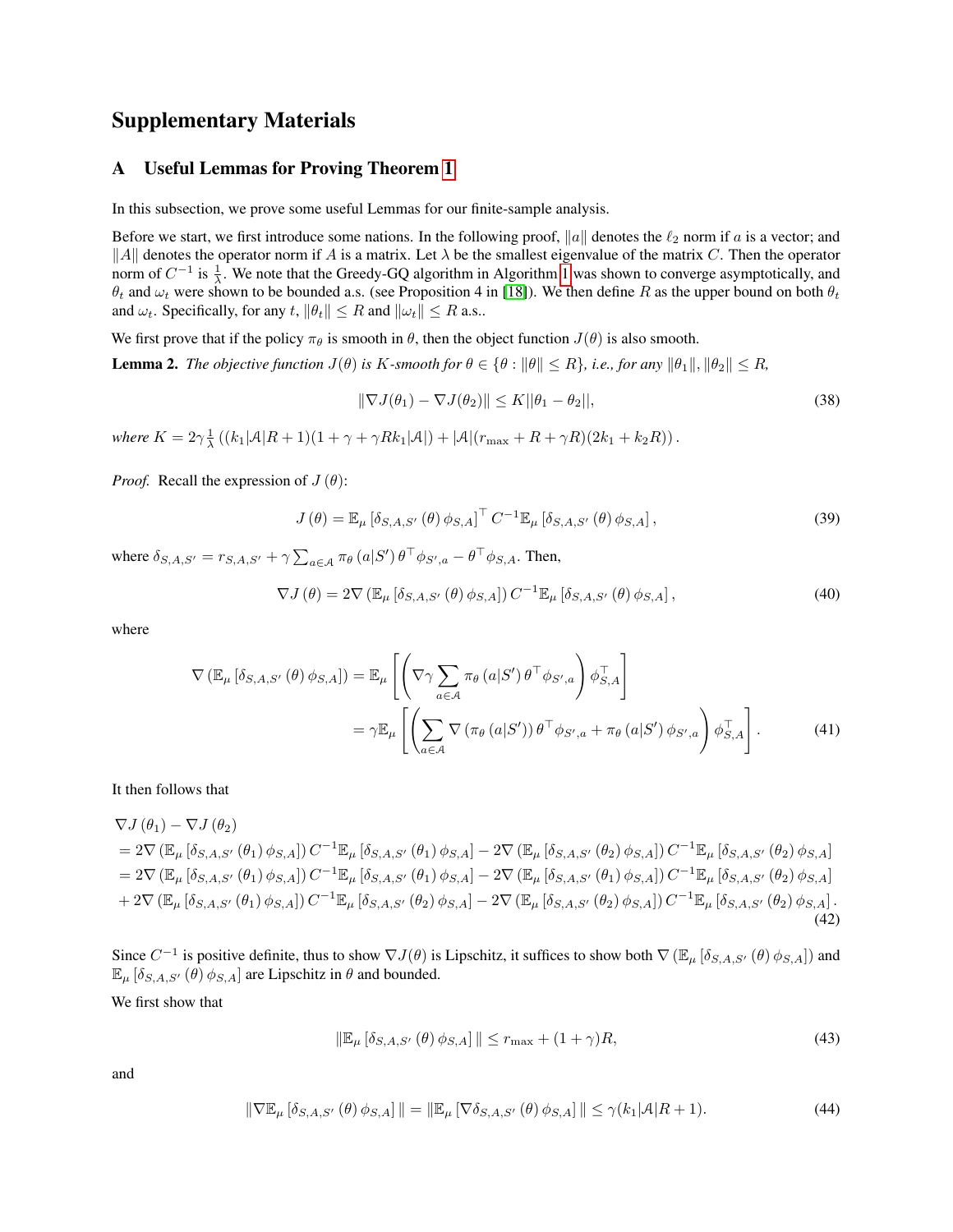Following from [\(41\)](#page-0-0), we then have that

$$
\nabla (\mathbb{E}_{\mu} [\delta_{S,A,S'}(\theta_{1}) \phi_{S,A}]) - \nabla (\mathbb{E}_{\mu} [\delta_{S,A,S'}(\theta_{2}) \phi_{S,A}])
$$
\n
$$
= \gamma \mathbb{E}_{\mu} \left[ \left( \sum_{a \in A} \nabla (\pi_{\theta_{1}} (a|S')) \theta_{1}^{\top} \phi_{S',a} - \nabla (\pi_{\theta_{2}} (a|S')) \theta_{2}^{\top} \phi_{S',a} + \pi_{\theta_{1}} (a|S') \phi_{S',a} - \pi_{\theta_{2}} (a|S') \phi_{S',a} \right) \phi_{S,A}^{\top} \right]
$$
\n
$$
= \gamma \mathbb{E}_{\mu} \left[ \left( \sum_{a \in A} \nabla (\pi_{\theta_{1}} (a|S')) \theta_{1}^{\top} \phi_{S',a} - \nabla (\pi_{\theta_{2}} (a|S')) \theta_{1}^{\top} \phi_{S',a} + \nabla (\pi_{\theta_{2}} (a|S')) \theta_{1}^{\top} \phi_{S',a} - \nabla (\pi_{\theta_{2}} (a|S')) \theta_{1}^{\top} \phi_{S',a} - \nabla (\pi_{\theta_{2}} (a|S')) \theta_{1}^{\top} \phi_{S',a} - \pi_{\theta_{2}} (a|S') \phi_{S',a} \right) \phi_{S,A}^{\top} \right].
$$
\n(45)

This implies that

$$
\|\nabla \left( \mathbb{E}_{\mu} \left[ \delta_{S,A,S'}\left(\theta_{1}\right) \phi_{S,A} \right] \right) - \nabla \left( \mathbb{E}_{\mu} \left[ \delta_{S,A,S'}\left(\theta_{2}\right) \phi_{S,A} \right] \right) \| \leq \gamma |\mathcal{A}| \left( 2k_{1} + k_{2} R \right) \|\theta_{1} - \theta_{2} \|,
$$
\n(46)

and thus  $\nabla$  ( $\mathbb{E}_{\mu}$  [ $\delta_{S,A,S'}$  ( $\theta$ )  $\phi_{S,A}$ ]) is Lipschitz in  $\theta$ .

Following similar steps, we can also show that  $\mathbb{E}_{\mu} [\delta_{S,A,S'}(\theta) \phi_{S,A}]$  is Lipschitz:

$$
\|\mathbb{E}_{\mu}\left[\delta_{S,A,S'}\left(\theta_{1}\right)\phi_{S,A}\right] - \mathbb{E}_{\mu}\left[\delta_{S,A,S'}\left(\theta_{2}\right)\phi_{S,A}\right]\| \leq \left(\gamma(|A|k_{1}R+1)+1\right)\|\theta_{1}-\theta_{2}\|.\tag{47}
$$

Now by combining both parts in [\(46\)](#page-1-0) and [\(47\)](#page-1-1), we can show that

$$
\|\nabla J(\theta_{1}) - \nabla J(\theta_{2})\| \n\leq \|2\nabla (\mathbb{E}_{\mu} [\delta_{S,A,S'}(\theta_{1}) \phi_{S,A}]) C^{-1} (\mathbb{E}_{\mu} [\delta_{S,A,S'}(\theta_{1}) \phi_{S,A}] - \mathbb{E}_{\mu} [\delta_{S,A,S'}(\theta_{2}) \phi_{S,A}]) \| \n+ \|2 (\nabla (\mathbb{E}_{\mu} [\delta_{S,A,S'}(\theta_{1}) \phi_{S,A}]) - \nabla (\mathbb{E}_{\mu} [\delta_{S,A,S'}(\theta_{2}) \phi_{S,A}])) C^{-1} \mathbb{E}_{\mu} [\delta_{S,A,S'}(\theta_{2}) \phi_{S,A}] \n\leq 2\gamma (k_{1}|\mathcal{A}|R+1) \frac{1}{\lambda} (1 + \gamma (1 + Rk_{1}|\mathcal{A}|) \|\theta_{1} - \theta_{2}\| \n+ 2\frac{1}{\lambda} (r_{\max} + (1 + \gamma)R)\gamma |\mathcal{A}| (2k_{1} + k_{2}R) \|\theta_{1} - \theta_{2}\| \n= 2\gamma \frac{1}{\lambda} ((k_{1}|\mathcal{A}|R+1)(1 + \gamma + \gamma Rk_{1}|\mathcal{A}|) + |\mathcal{A}| (r_{\max} + R + \gamma R)(2k_{1} + k_{2}R)) \|\theta_{1} - \theta_{2}\|,
$$
\n(48)

which implies that  $\nabla J(\theta)$  is Lipschitz. This completes the proof.

Recall that  $G_{t+1}(\theta,\omega) = \delta_{t+1}(\theta)\phi_t - \gamma(\omega^T\phi_t)\hat{\phi}_{t+1}(\theta)$ , where  $\delta_{t+1}(\theta) = r_{t+1} + \gamma \bar{V}_{t+1}(\theta) - \theta^{\top}\phi_t$ ,  $\bar{V}_{t+1}(\theta) =$  $\bar{V}_{\theta}(S_{t+1}) = \sum_{a \in \mathcal{A}} \pi_{\theta}(a|S_{t+1}) \theta^{\top} \phi_{S_{t+1},a}$ , and  $\hat{\phi}_{t+1}(\theta) = \sum_{a \in \mathcal{A}} \theta^{\top} \phi_{S_{t+1},a} \nabla \pi_{\theta}(a|S_{t+1}) + \pi_{\theta}(a|S_{t+1}) \phi_{S_{t+1},a}$ . The following Lemma shows that  $G_{t+1}(\theta,\omega)$  is Lipschitz in  $\omega$ , and  $G_{t+1}(\theta,\omega^*(\theta))$  is Lipschitz in  $\theta$ .

<span id="page-1-3"></span>**Lemma 3.** For any  $\theta \in \{\theta : ||\theta|| \leq R\}$ ,  $G_{t+1}(\theta,\omega)$  is Lipschitz in  $\omega$ , and  $G_{t+1}(\theta,\omega^*(\theta))$  is Lipschitz in  $\theta$ . Specifically, *for any*  $w_1$ ,  $w_2$ ,

$$
||G_{t+1}(\theta,\omega_1) - G_{t+1}(\theta,\omega_2)|| \le \gamma (|\mathcal{A}|Rk_1 + 1||\omega_1 - \omega_2||, \tag{49}
$$

<span id="page-1-2"></span><span id="page-1-1"></span><span id="page-1-0"></span> $\Box$ 

*and for any*  $\theta_1, \theta_2 \in {\theta : ||\theta|| \leq R}$ *,* 

$$
||G_{t+1}(\theta_1, \omega^*(\theta_1)) - G_{t+1}(\theta_2, \omega^*(\theta_2))|| \le k_3 ||\theta_1 - \theta_2||,
$$
\n(50)

 $where k_3 = (1 + \gamma + \gamma R |A| k_1 + \gamma \frac{1}{\lambda} |A| (2k_1 + k_2 R)(r_{\max} + \gamma R + R) + \gamma \frac{1}{\lambda} (1 + |A| R k_1)(1 + \gamma + \gamma R |A| k_1)).$ 

*Proof.* Following similar steps as those in [\(45\)](#page-1-2) and [\(46\)](#page-1-0), we can show that  $\hat{\phi}_{t+1}(\theta)$  is Lipschitz in  $\theta$ , i.e., for any  $\theta_1, \theta_2$  $\in \{\theta : ||\theta|| \leq R\},\$ 

$$
\|\hat{\phi}_{t+1}(\theta_1) - \hat{\phi}_{t+1}(\theta_2)\| \le |\mathcal{A}|(2k_1 + k_2 R)\|\theta_1 - \theta_2\|.
$$
\n(51)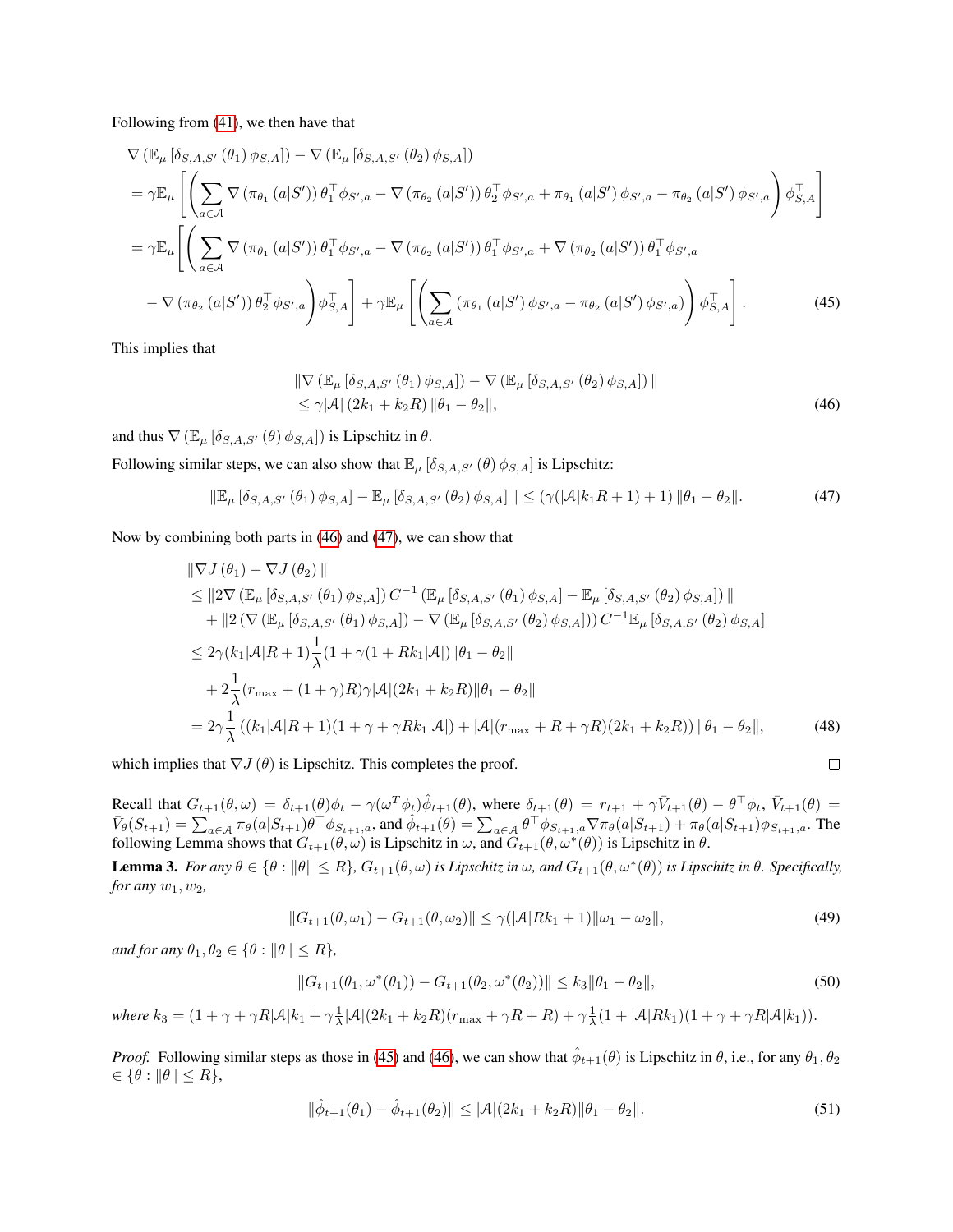Under Assumption 4, it can be easily shown that

<span id="page-2-0"></span>
$$
\|\hat{\phi}_{t+1}(\theta)\| \le |\mathcal{A}|Rk_1 + 1. \tag{52}
$$

It then follows that for any  $\omega_1$  and  $\omega_2$ ,

$$
||G_{t+1}(\theta, \omega_1)) - G_{t+1}(\theta, \omega_2)||
$$
  
=  $||\gamma(\omega_1 - \omega_2)^{\top} \phi_t) \hat{\phi}_{t+1}(\theta)||$   
 $\leq \gamma (|\mathcal{A}| R k_1 + 1) ||\omega_1 - \omega_2||.$  (53)

To show that  $G_{t+1}(\theta, \omega^*(\theta))$  is Lipschitz in  $\theta$ , we have that

$$
||G_{t+1}(\theta_1, \omega^*(\theta_1)) - G_{t+1}(\theta_2, \omega^*(\theta_2))||
$$
  
\n
$$
\leq |\delta_{t+1}(\theta_1) - \delta_{t+1}(\theta_2)| + \gamma ||(\omega^*(\theta_2))^\top \phi_t \hat{\phi}_{t+1}(\theta_2) - (\omega^*(\theta_1))^\top \phi_t \hat{\phi}_{t+1}(\theta_1)||
$$
  
\n
$$
\leq \gamma ||(\omega^*(\theta_2))^\top \phi_t \hat{\phi}_{t+1}(\theta_2) - (\omega^*(\theta_1))^\top \phi_t \hat{\phi}_{t+1}(\theta_1) - (\omega^*(\theta_1))^\top \phi_t \hat{\phi}_{t+1}(\theta_2) + (\omega^*(\theta_1))^\top \phi_t \hat{\phi}_{t+1}(\theta_2)||
$$
  
\n
$$
+ (1 + \gamma + \gamma R |\mathcal{A}|k_1) ||\theta_1 - \theta_2||
$$
  
\n
$$
\leq \gamma (1 + |\mathcal{A}|Rk_1) ||\omega^*(\theta_2) - \omega^*(\theta_1)|| + \gamma ||\omega^*(\theta_1)|| ||\hat{\phi}_{t+1}(\theta_1) - \hat{\phi}_{t+1}(\theta_2)||
$$
  
\n
$$
+ \gamma (1 + R |\mathcal{A}|k_1) ||\theta_1 - \theta_2|| + ||\theta_1 - \theta_2||
$$
  
\n
$$
\stackrel{(b)}{\leq} \left(1 + \gamma + \gamma R |\mathcal{A}|k_1 + \gamma \frac{1}{\lambda} |\mathcal{A}| (2k_1 + k_2 R)(r_{\text{max}} + \gamma R + R) + \gamma \frac{1}{\lambda} (1 + |\mathcal{A}|Rk_1)(1 + \gamma + \gamma R |\mathcal{A}|k_1) \right)
$$
  
\n
$$
\times ||\theta_1 - \theta_2||
$$
  
\n
$$
\triangleq k_3 ||\theta_1 - \theta_2||,
$$
  
\n(54)

where  $(a)$  can be shown following steps similar to those in [\(47\)](#page-1-1), while  $(b)$  can be shown by combining

$$
\|\omega^*(\theta)\| = \|C^{-1}\mathbb{E}[\delta_{t+1}(\theta)\phi_t]\| \le \frac{1}{\lambda}(r_{\max} + \gamma R + R),
$$
\n(55)

and

$$
\|\omega^*(\theta_2) - \omega^*(\theta_1)\| \le \frac{1}{\lambda}(1 + \gamma + \gamma R|\mathcal{A}|k_1)\|\theta_1 - \theta_2\|.
$$
\n(56)

<span id="page-2-1"></span>

In the following lemma, we provide a decomposition of the stochastic bias, which is essential to our finite-sample analysis.

**Lemma 4.** *Consider the Greedy-GQ algorithm (see Algorithm 1), when the step-size*  $\alpha_t$  *is constant, i.e.,*  $\alpha_t = \alpha$ ,  $\forall t \ge 0$ *, then*

$$
\sum_{t=0}^{T} \frac{\alpha_{t}}{2} \mathbb{E}[\|\nabla J(\theta_{t})\|^{2}] \leq J(\theta_{0}) - J(\theta_{T+1}) + \gamma \alpha_{t} (1 + |\mathcal{A}| R k_{1}) \sqrt{\sum_{t=0}^{T} \mathbb{E}[\|\nabla J(\theta_{t})\|^{2}]} \sqrt{\sum_{t=0}^{T} \mathbb{E}[\|\omega^{*}(\theta_{t}) - \omega_{t}\|^{2}]} + \sum_{t=0}^{T} \alpha_{t} \mathbb{E}[\langle \nabla J(\theta_{t}), \frac{\nabla J(\theta_{t})}{2} + G_{t+1}(\theta_{t}, \omega^{*}(\theta_{t}))\rangle] + \frac{K}{2} \sum_{t=0}^{T} \alpha_{t}^{2} \mathbb{E}[\|G_{t+1}(\theta_{t}, \omega_{t})\|^{2}].
$$
 (57)

*Proof.* From Lemma [2,](#page-0-1) it follows that  $J(\theta)$  is K-smooth. Then, by Taylor expansion, for any  $\theta_1$  and  $\theta_2$ ,

$$
|J(\theta_1) - J(\theta_2) - \langle \nabla J(\theta_2), \theta_1 - \theta_2 \rangle| \le \frac{K}{2} ||\theta_1 - \theta_2||^2.
$$
 (58)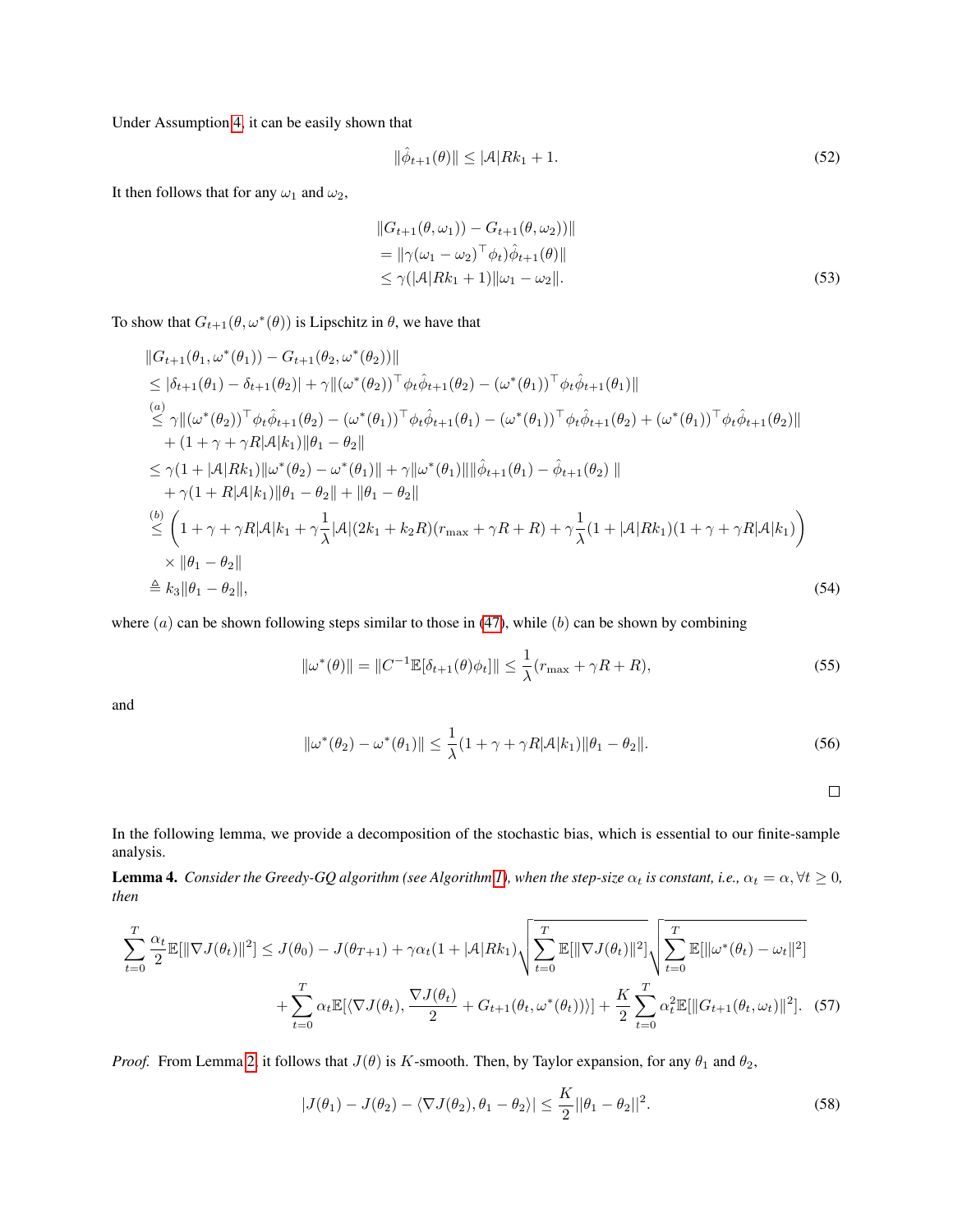Then, it can be shown that

$$
J(\theta_{t+1}) \leq J(\theta_t) + \langle \nabla J(\theta_t), \theta_{t+1} - \theta_t \rangle + \frac{K}{2} \alpha_t^2 ||G_{t+1}(\theta_t, \omega_t)||^2
$$
  
\n
$$
= J(\theta_t) + \alpha_t \langle \nabla J(\theta_t), G_{t+1}(\theta_t, \omega_t) \rangle + \frac{K}{2} \alpha_t^2 ||G_{t+1}(\theta_t, \omega_t)||^2
$$
  
\n
$$
= J(\theta_t) - \alpha_t \langle \nabla J(\theta_t), -G_{t+1}(\theta_t, \omega_t) - \frac{\nabla J(\theta_t)}{2} + G_{t+1}(\theta_t, \omega^*(\theta_t)) - G_{t+1}(\theta_t, \omega^*(\theta_t)) \rangle
$$
  
\n
$$
- \frac{\alpha_t}{2} ||\nabla J(\theta_t)||^2 + \frac{K}{2} \alpha_t^2 ||G_{t+1}(\theta_t, \omega_t)||^2
$$
  
\n
$$
= J(\theta_t) - \alpha_t \langle \nabla J(\theta_t), -G_{t+1}(\theta_t, \omega_t) + G_{t+1}(\theta_t, \omega^*(\theta_t)) \rangle
$$
  
\n
$$
+ \alpha_t \langle \nabla J(\theta_t), \frac{\nabla J(\theta_t)}{2} + G_{t+1}(\theta_t, \omega^*(\theta_t)) \rangle - \frac{\alpha_t}{2} ||\nabla J(\theta_t)||^2 + \frac{K}{2} \alpha_t^2 ||G_{t+1}(\theta_t, \omega_t)||^2
$$
  
\n
$$
\leq J(\theta_t) + \alpha_t \gamma ||\nabla J(\theta_t)||(1 + |A|Rt_1)||\omega^*(\theta_t) - \omega_t|| + \alpha_t \langle \nabla J(\theta_t), \frac{\nabla J(\theta_t)}{2} + G_{t+1}(\theta_t, \omega^*(\theta_t)) \rangle
$$
  
\n
$$
- \frac{\alpha_t}{2} ||\nabla J(\theta_t)||^2 + \frac{K}{2} \alpha_t^2 ||G_{t+1}(\theta_t, \omega_t)||^2,
$$
\n(59)

where (a) follows from the fact that  $G_{t+1}(\theta, \omega)$  is Lipschitz in  $\omega$  (see Lemma [3\)](#page-1-3). By taking expectation of both sides, summing up the inequality from  $0$  to  $T$ , and rearranging the terms, we have that

$$
\sum_{t=0}^{T} \frac{\alpha_t}{2} \mathbb{E}[\|\nabla J(\theta_t)\|^2]
$$
\n
$$
\leq J(\theta_0) - J(\theta_{T+1}) + \sum_{t=0}^{T} \gamma \alpha_t (1 + |A| R k_1) \mathbb{E}[\|\nabla J(\theta_t)\| \|\omega^*(\theta_t) - \omega_t\|]
$$
\n
$$
+ \sum_{t=0}^{T} \alpha_t \mathbb{E}[\langle \nabla J(\theta_t), \frac{\nabla J(\theta_t)}{2} + G_{t+1}(\theta_t, \omega^*(\theta_t))\rangle] + \frac{K}{2} \sum_{t=0}^{T} \alpha_t^2 \mathbb{E}[\|G_{t+1}(\theta_t, \omega_t)\|^2].
$$
\n(60)

We then apply Cauchy-Schwarz's inequality, and we have that

<span id="page-3-1"></span>
$$
\sum_{t=0}^{T} \mathbb{E}[\|\nabla J(\theta_t)\| \|\omega^*(\theta_t) - \theta_t\|]
$$
  
\n
$$
\leq \sum_{t=0}^{T} \sqrt{\mathbb{E}[\|\nabla J(\theta_t)\|^2] \mathbb{E}[\|\omega^*(\theta_t) - \theta_t\|^2]}.
$$
\n(61)

We further define two vectors  $a_E$  and  $a_z$ , where

$$
a_E \triangleq \left(\sqrt{\mathbb{E}[\|\nabla J(\theta_0)\|^2]}, \sqrt{\mathbb{E}[\|\nabla J(\theta_1)\|^2]}, ..., \sqrt{\mathbb{E}[\|\nabla J(\theta_T)\|^2]}\right)^\top, \tag{62}
$$

$$
a_z \triangleq \left(\sqrt{\mathbb{E}[\|\omega^*(\theta_0) - \theta_0\|^2]}, \sqrt{\mathbb{E}[\|\omega^*(\theta_1) - \theta_1\|^2]}, \dots, \sqrt{\mathbb{E}[\|\omega^*(\theta_T) - \theta_T\|^2]}\right)^\top. \tag{63}
$$

Then, it follows that

<span id="page-3-0"></span>
$$
\sum_{t=0}^{T} \sqrt{\mathbb{E}[\|\nabla J(\theta_t)\|^2] \mathbb{E}[\|\omega^*(\theta_t) - \theta_t\|^2]} \n= \langle a_E, a_z \rangle \n\leq \|a_E\| \|a_z\| \n= \sqrt{\sum_{t=0}^{T} \mathbb{E}[\|\nabla J(\theta_t)\|^2]} \sqrt{\sum_{t=0}^{T} \mathbb{E}[\|\omega^*(\theta_t) - \omega_t\|^2]}.
$$
\n(64)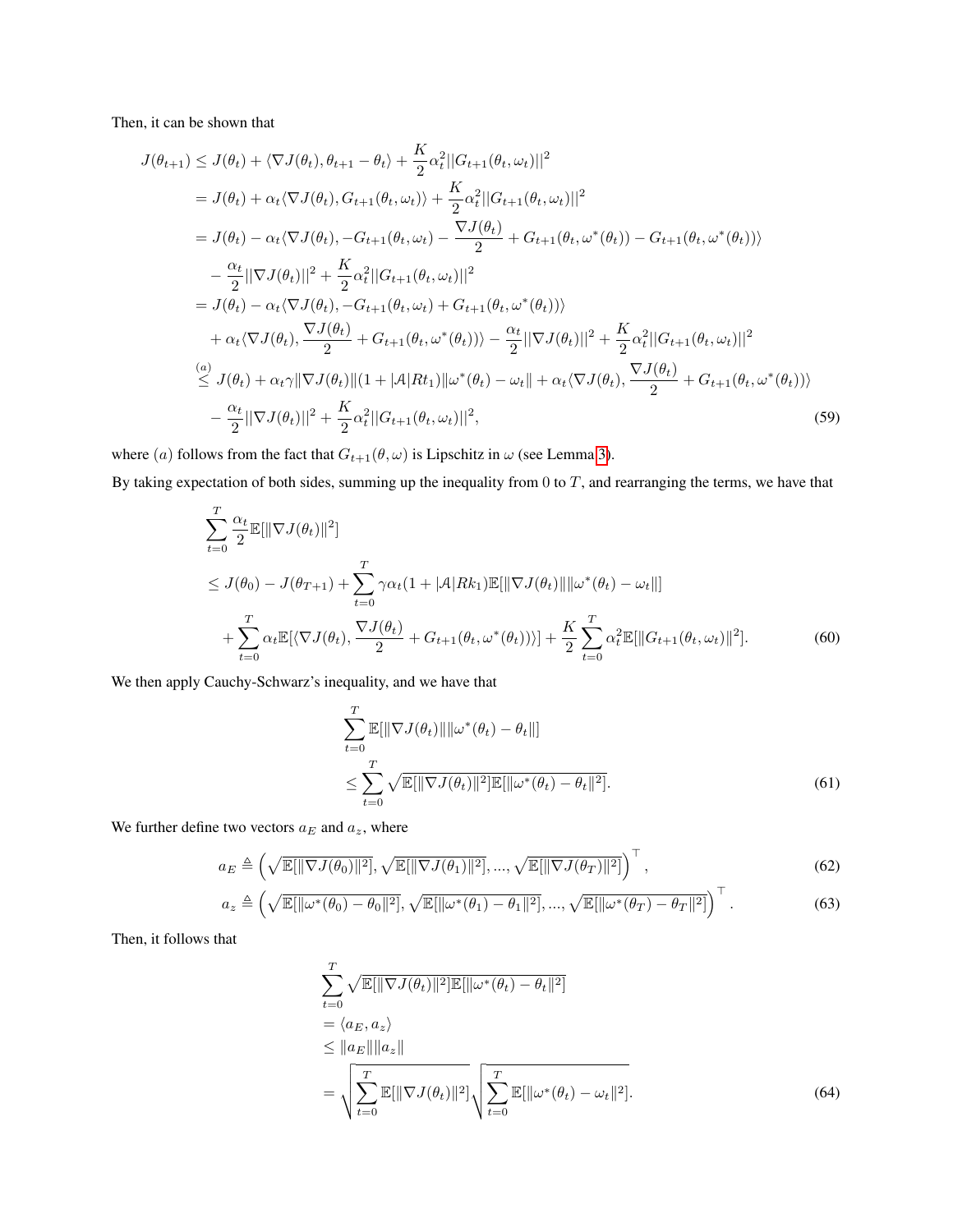Thus plugging [\(64\)](#page-3-0) in [\(60\)](#page-3-1), and since  $\alpha_t = \alpha, \forall t \geq 0$  is constant, we have that

$$
\sum_{t=0}^{T} \frac{\alpha_{t}}{2} \mathbb{E}[\|\nabla J(\theta_{t})\|^{2}]
$$
\n
$$
\leq J(\theta_{0}) - J(\theta_{T+1}) + \gamma \alpha_{t} (1 + |\mathcal{A}| R k_{1}) \sum_{t=0}^{T} \mathbb{E}[\|\nabla J(\theta_{t})\| \|\omega^{*}(\theta_{t}) - \omega_{t}\|]
$$
\n
$$
+ \sum_{t=0}^{T} \alpha_{t} \mathbb{E}[\langle \nabla J(\theta_{t}), \frac{\nabla J(\theta_{t})}{2} + G_{t+1}(\theta_{t}, \omega^{*}(\theta_{t})) \rangle] + \frac{K}{2} \sum_{t=0}^{T} \alpha_{t}^{2} \mathbb{E}[\|G_{t+1}(\theta_{t}, \omega_{t})\|^{2}]
$$
\n
$$
\leq J(\theta_{0}) - J(\theta_{T+1}) + \gamma \alpha_{t} (1 + |\mathcal{A}| R k_{1}) \sqrt{\sum_{t=0}^{T} \mathbb{E}[\|\nabla J(\theta_{t})\|^{2}] \sqrt{\sum_{t=0}^{T} \mathbb{E}[\|\omega^{*}(\theta_{t}) - \omega_{t}\|^{2}]}}
$$
\n
$$
+ \sum_{t=0}^{T} \alpha_{t} \mathbb{E}[\langle \nabla J(\theta_{t}), \frac{\nabla J(\theta_{t})}{2} + G_{t+1}(\theta_{t}, \omega^{*}(\theta_{t})) \rangle] + \frac{K}{2} \sum_{t=0}^{T} \alpha_{t}^{2} \mathbb{E}[\|G_{t+1}(\theta_{t}, \omega_{t})\|^{2}]. \tag{65}
$$

We next derive the bounds on  $\mathbb{E}[\langle \nabla J(\theta_t), \frac{\nabla J(\theta_t)}{2} + G_{t+1}(\theta_t, \omega^*(\theta_t)) \rangle]$  and  $\mathbb{E}[\|\omega^*(\theta_t) - \omega_t\|]$ , where we refer to the second term as the "tracking error".

We first define  $z_t = \omega_t - \omega^*(\theta_t)$ , then the algorithm can be written as:

$$
\theta_{t+1} = \theta_t + \alpha_t (f_1(\theta_t, O_t) + g_1(\theta_t, z_t, O_t)),
$$
\n(66)

$$
z_{t+1} = z_t + \beta_t (f_2(\theta_t, O_t) + g_2(\theta_t, O_t)) + \omega^*(\theta_t) - \omega^*(\theta_{t+1}),
$$
\n(67)

where

$$
\begin{cases}\nf_1(\theta_t, O_t) \triangleq \delta_{t+1}(\theta_t)\phi_t - \gamma \phi_t^\top \omega^*(\theta_t)\hat{\phi}_{t+1}(\theta_t), \\
g_1(\theta_t, z_t, O_t) \triangleq -\gamma \phi_t^\top z_t \hat{\phi}_{t+1}(\theta_t), \\
f_2(\theta_t, O_t) \triangleq (\delta_{t+1}(\theta_t) - \phi_t^\top \omega^*(\theta_t))\phi_t, \\
g_2(z_t, O_t) \triangleq -\phi_t^\top z_t \phi_t, \\
O_t \triangleq (s_t, a_t, r_t, s_{t+1}).\n\end{cases} \tag{68}
$$

We then develop some upper bounds of functions  $f_1, g_1, f_2, g_2$  in the algorithm in the following lemma.

<span id="page-4-0"></span>**Lemma 5.** For  $\|\theta\| \leq R$ ,  $\|z\| \leq 2R$ , there exist constants  $c_{f_1}$ ,  $c_{g_1}$ ,  $c_{g_2}$  and  $c_{f_2}$  such that  $\|f_1(\theta, O_t)\| \leq c_{f_1}$ ,  $||g_1(\theta, z, O_t)|| \le c_{g_1}$ ,  $|f_2(\theta, O_t)| \le c_{f_2}$  and  $|g_2(\theta, O_t)| \le c_{g_2}$ , where  $c_{f_1} = r_{\text{max}} + (1 + \gamma)R + \gamma \frac{1}{\lambda}(r_{\text{max}} + (1 + \gamma)R)$  $\gamma(R)(1 + R|\mathcal{A}|k_1)$ ,  $c_{g_1} = 2\gamma R(1 + R|\mathcal{A}|k_1)$ ,  $c_{f_2} = r_{\text{max}} + (1 + \gamma)R + \frac{1}{\lambda}(r_{\text{max}} + (1 + \gamma)R)$ , and  $c_{g_2} = 2R$ .

*Proof.* This Lemma can be shown easily using [\(43\)](#page-0-2), [\(52\)](#page-2-0) and [\(56\)](#page-2-1).

We further define  $\zeta(\theta, O_t) \triangleq \langle \nabla J(\theta), \frac{\nabla J(\theta)}{2} + G_{t+1}(\theta, \omega^*(\theta)) \rangle$ , then we have that  $\mathbb{E}_{\mu}[\zeta(\theta, O_t)] = 0$  for any fixed θ, where  $(S_t, A_t)$  in  $O_t$  follow the stationary distribution  $\mu$ . In the following lemma, we provide upper bound on  $\mathbb{E}[\zeta(\theta, O_t)].$ 

<span id="page-4-1"></span>**Lemma 6.** Let  $\tau_{\alpha_T} \triangleq \min\big\{k : m\rho^k \leq \alpha_T\big\}$ . If  $t \leq \tau_{\alpha_T}$ , then

$$
\mathbb{E}[\zeta(\theta_t, O_t)] \le c_{\zeta}(c_{f_1} + c_{g_1})\alpha_0 \tau_{\alpha_T},\tag{69}
$$

<span id="page-4-2"></span> $\Box$ 

 $and$  if  $t > \tau_{\alpha_T}$ , then

$$
\mathbb{E}[\zeta(\theta_t, O_t)] \le k_\zeta \alpha_T + c_\zeta (c_{f_1} + c_{g_1}) \tau_{\alpha_T} \alpha_{t - \tau_{\alpha_T}}.
$$
\n(70)

 $Where \ c_{\zeta} = 2\gamma(1+k_1|\mathcal{A}|R)\frac{1}{\lambda}(r_{\max}+R+\gamma R)(\frac{K}{2}+k_3)+K(r_{\max}+R+\gamma R)(\gamma\frac{1}{\lambda}(1+k_1|\mathcal{A}|R)+1+\gamma\frac{1}{\lambda}(1+Rk_1|\mathcal{A}|))$  $and k_{\zeta} = 4\gamma(1 + k_1 R|\mathcal{A}|)\frac{1}{\lambda}(r_{\max} + R + \gamma R)^2(2\gamma(1 + k_1|\mathcal{A}|R)\frac{1}{\lambda} + 1).$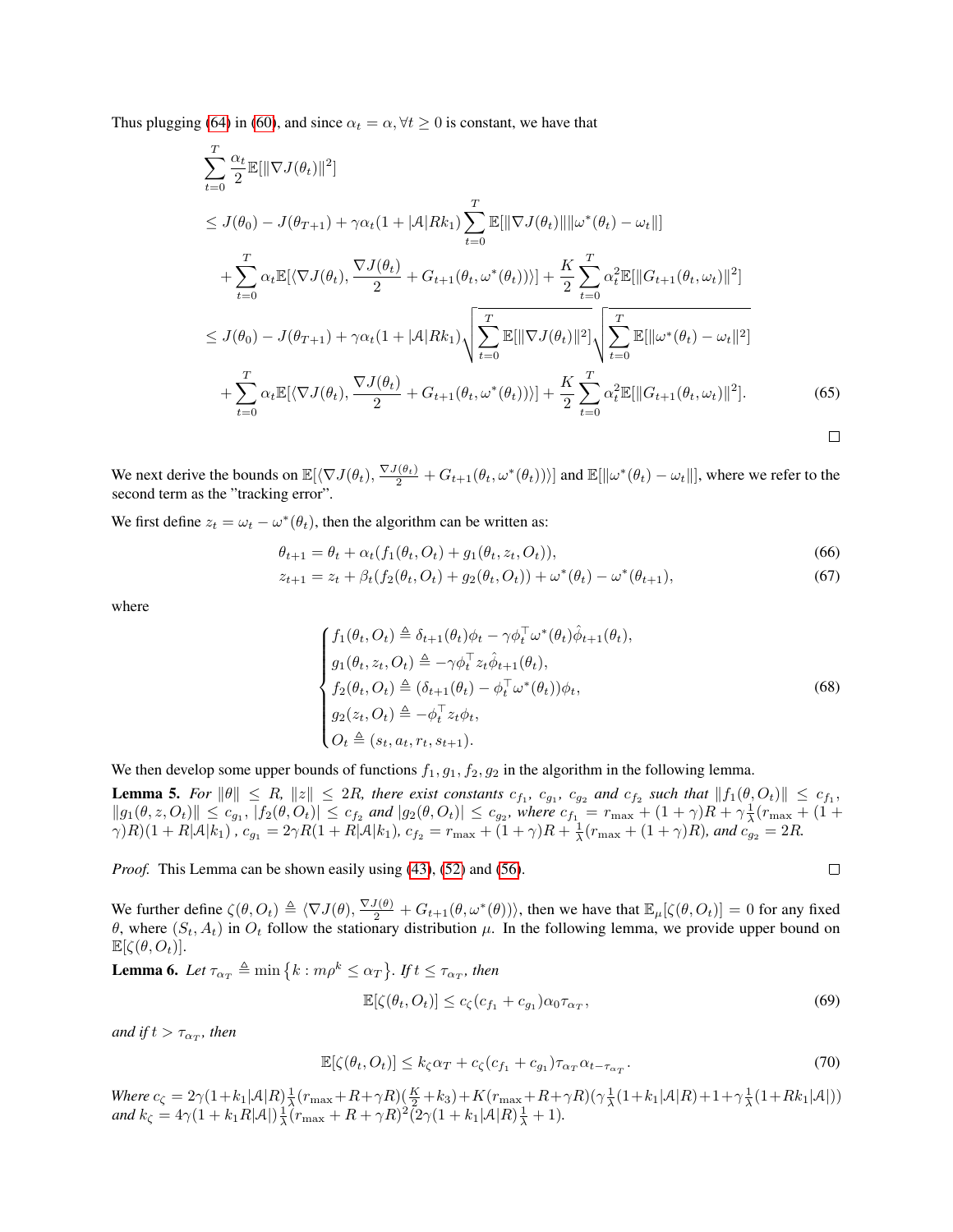*Proof.* We note that when  $\theta$  is fixed,  $\mathbb{E}[G_{t+1}(\theta, \omega^*(\theta))] = -\frac{1}{2}\nabla J(\theta)$ . We will use this fact and the Markov mixing property to show this Lemma. Note that for any  $\theta_1$  and  $\theta_2$ , it follows that

$$
\begin{split} |\zeta(\theta_1, O_t) - \zeta(\theta_2, O_t)| \\ &= |\langle \nabla J(\theta_1), \frac{\nabla J(\theta_1)}{2} + G_{t+1}(\theta_1, \omega^*(\theta_1)) \rangle - \langle \nabla J(\theta_1), \frac{\nabla J(\theta_2)}{2} + G_{t+1}(\theta_2, \omega^*(\theta_2)) \rangle \\ &+ \langle \nabla J(\theta_1), \frac{\nabla J(\theta_2)}{2} + G_{t+1}(\theta_2, \omega^*(\theta_2)) \rangle - \langle \nabla J(\theta_2), \frac{\nabla J(\theta_2)}{2} + G_{t+1}(\theta_2, \omega^*(\theta_2)) \rangle|. \end{split} \tag{71}
$$

Since  $J(\theta)$  and  $\|\nabla J(\theta)\|$  are Lipschitz in  $\theta$  by Lemma [2,](#page-0-1) thus  $\zeta(\theta, O_t)$  is also Lipschitz in  $\theta$ . We then denote its Lipschitz constant by  $c_{\zeta}$ , i.e.,

<span id="page-5-1"></span><span id="page-5-0"></span>
$$
|\zeta(\theta_1, O_t) - \zeta(\theta_2, O_t)| \le c_\zeta \|\theta_1 - \theta_2\|,\tag{72}
$$

where

$$
c_{\zeta} = 2\gamma (1 + k_1|\mathcal{A}|R) \frac{1}{\lambda} (r_{\max} + R + \gamma R)(\frac{K}{2} + k_3) + K(r_{\max} + R + \gamma R)(\gamma \frac{1}{\lambda} (1 + k_1|\mathcal{A}|R) + 1 + \gamma \frac{1}{\lambda} (1 + Rk_1|\mathcal{A}|)).
$$
 (73)

Thus from [\(71\)](#page-5-0), it follows that for any  $\tau \geq 0$ ,

$$
|\zeta(\theta_t, O_t) - \zeta(\theta_{t-\tau}, O_t)| \le c_{\zeta} \|\theta_t - \theta_{t-\tau}\| \le c_{\zeta}(c_{f_1} + c_{g_1}) \sum_{k=t-\tau}^{t-1} \alpha_k.
$$
 (74)

We define an independent random variable  $\hat{O} = (\hat{S}, \hat{A}, \hat{R}, \hat{S}')$ , where  $(\hat{S}, \hat{A}) \sim \mu$ ,  $\hat{S}'$  is the subsequent state and  $\hat{R}$  is the reward. Then  $\mathbb{E}[\zeta(\theta_{t-\tau}, \hat{O})] = 0$  by the fact that  $\mathbb{E}_{\mu}[G_{t+1}(\theta, \omega^*(\theta))] = -\frac{1}{2}\nabla J(\theta)$ . Thus,

$$
\mathbb{E}[\zeta(\theta_{t-\tau}, O_t)] \leq |\mathbb{E}[\zeta(\theta_{t-\tau}, O_t)] - \mathbb{E}[\zeta(\theta_{t-\tau}, O')]| \leq k_{\zeta} m \rho^{\tau},\tag{75}
$$

which follows from the Markov Mixing property in Assumption 3, where  $k_{\zeta} = 4\gamma(1 + k_1 R|\mathcal{A}|)\frac{1}{\lambda}(r_{\text{max}} + R +$  $\gamma R)^2 (2\gamma(1+k_1|\mathcal{A}|R)\frac{1}{\lambda}+1).$ 

If  $t \leq \tau_{\alpha_T}$ , then we choose  $\tau = t$  in [\(74\)](#page-5-1). Then we have that

$$
\mathbb{E}[\zeta(\theta_t, O_t)] \le \mathbb{E}[\zeta(\theta_0, O_t)] + c_{\zeta}(c_{f_1} + c_{g_1}) \sum_{k=0}^{t-1} \alpha_k \le c_{\zeta}(c_{f_1} + c_{g_1}) t \alpha_0 \stackrel{(a)}{\le} c_{\zeta}(c_{f_1} + c_{g_1}) \alpha_0 \tau_{\alpha_T},
$$
(76)

where (a) is due to the fact that  $\alpha_t$  is non-increasing. If  $t > \tau_{\alpha_T}$ , we choose  $\tau = \tau_{\alpha_T}$ , and then

$$
\mathbb{E}[\zeta(\theta_t, O_t)] \leq \mathbb{E}[\zeta(\theta_{t-\tau_{\alpha_T}}, O_t)] + c_{\zeta}(c_{f_1} + c_{g_1}) \sum_{k=t-\tau_{\alpha_T}}^{t-1} \alpha_k
$$
  

$$
\leq k_{\zeta} m \rho^{\tau_{\alpha_T}} + c_{\zeta}(c_{f_1} + c_{g_1}) \tau_{\alpha_T} \alpha_{t-\tau_{\alpha_T}} \leq k_{\zeta} \alpha_T + c_{\zeta}(c_{f_1} + c_{g_1}) \tau_{\alpha_T} \alpha_{t-\tau_{\alpha_T}}.
$$
(77)

We next bound the tracking error  $\mathbb{E}[\Vert z_t \Vert]$ . Define  $\zeta_{f_2}(\theta, z, O_t) \triangleq \langle z, f_2(\theta, O_t) \rangle$ , and  $\zeta_{g_2}(z, O_t) \triangleq \langle z, g_2(z, O_t) \bar{g_2}(z)$ , where  $\bar{g_2}(z) \triangleq \mathbb{E}[g_2(z, O_t)] = \mathbb{E}[-\phi_t^{\top} z \phi_t].$ 

<span id="page-5-2"></span>Lemma 7. *Consider any*  $\theta, \theta_1, \theta_2 \in \{\theta : ||\theta|| \leq R\}$  and any  $z, z_1, z_2 \in \{z : ||z|| \leq 2R\}$ . Then  $I)$   $|\zeta_{f_2}(\theta, z, O_t)| \leq$  $2Rc_{f_2};\,2)\,|\zeta_{f_2}(\theta_1,z_1,O_t)-\zeta_{f_2}(\theta_2,z_2,O_t)|\leq k_{f_2}\|\theta_1-\theta_2\|+k'_{f_2}\|z_1-z_2\|,$  where  $k_{f_2}=2R(1+\gamma+\gamma Rk_1|\mathcal{A}|)(1+\frac{1}{\lambda})$  $\|g_{12}(z,t) - \zeta_{12}(z,t) - \zeta_{21}(z,t) - \zeta_{32}(z,t) - \zeta_{12}(z,t) - \zeta_{22}(z,t) - \zeta_{12}(z,t) - \zeta_{21}(z,t) - \zeta_{12}(z,t) - \zeta_{12}(z,t) - \zeta_{12}(z,t) - \zeta_{12}(z,t) - \zeta_{12}(z,t) - \zeta_{12}(z,t) - \zeta_{12}(z,t) - \zeta_{12}(z,t) - \zeta_{12}(z,t) - \zeta_{12}(z,t) - \zeta_{12}(z,t) - \zeta_{12}(z,t) -$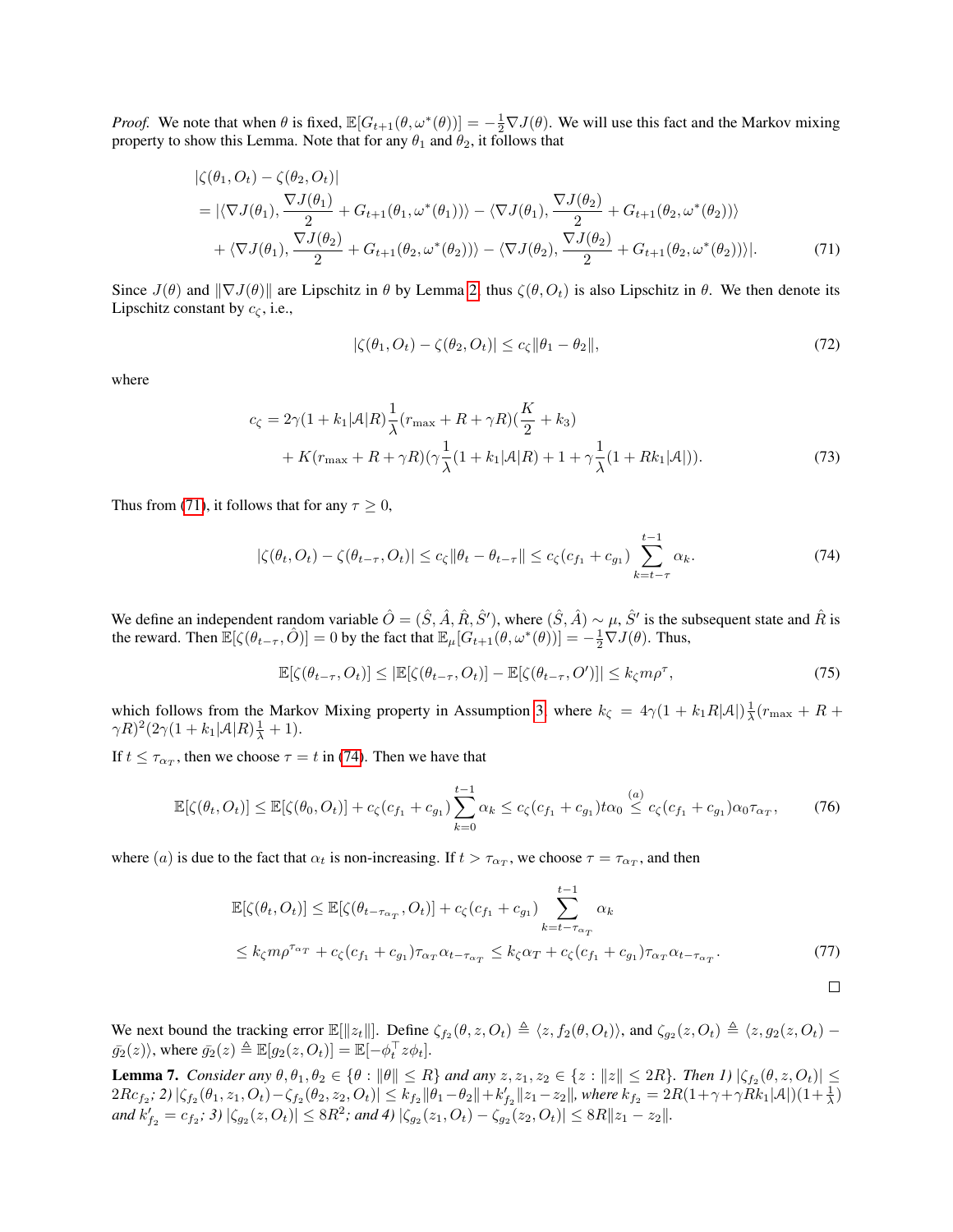*Proof.* To prove 1), it can be shown that  $|\zeta_{f_2}(\theta, z, O_t)| = |\langle z, f_2(\theta, O_t) \rangle| \leq 2Rc_{f_2}$ . For 2), it can be shown that

$$
\begin{aligned}\n&\left|\zeta_{f_2}(\theta_1, z_1, O_t) - \zeta_{f_2}(\theta_2, z_2, O_t)\right| \\
&= \left|\langle z_1, f_2(\theta_1, O_t) \rangle - \langle z_2, f_2(\theta_2, O_t) \rangle\right| \\
&\leq \left|\langle z_1, f_2(\theta_1, O_t) \rangle - \langle z_1, f_2(\theta_2, O_t) \rangle\right| + \left|\langle z_1, f_2(\theta_2, O_t) - \langle z_2, f_2(\theta_2, O_t) \rangle\right| \\
&\leq 2R \|\hat{f}_2(\theta_1, O_t) - \hat{f}_2(\theta_2, O_t)\| + \|f_2(\theta_2, O_t)\| \|z_1 - z_2\| \\
&\leq 2R(\left|\delta_{t+1}(\theta_1) - \delta_{t+1}(\theta_2)\right| + \|\omega^*(\theta_1) - \omega^*(\theta_2)\|\right) + c_{f_2} \|z_1 - z_2\| \\
&\stackrel{(a)}{\leq} k_{f_2} \|\theta_1 - \theta_2\| + k'_{f_2} \|z_1 - z_2\|,\n\end{aligned} \tag{78}
$$

where (a) is from both  $\delta(\theta)$  and  $\omega^*(\theta_t)(\theta)$  are Lipschitz,  $k_{f_2} = 2R(1 + \gamma + \gamma R k_1|\mathcal{A}|)(1 + \frac{1}{\lambda})$ , and  $k'_{f_2} = c_{f_2}$ . For 3), we have that  $\zeta_{g_2}(z, O_t) = \langle z, -\phi_t^\top z \phi_t + \mathbb{E}[\phi_t^\top z \phi_t] \rangle \leq 8R^2$ . To prove 4), we have that

$$
\begin{split} &|\zeta_{g_2}(z_1, O_t) - \zeta_{g_2}(z_2, O_t)| \\ &= |\langle z_1, -\phi_t^\top z_1 \phi_t + \mathbb{E}[\phi_t^\top z_1 \phi_t] \rangle - \langle z_1, -\phi_t^\top z_2 \phi_t + \mathbb{E}[\phi_t^\top z_2 \phi_t] \rangle + \langle z_1, -\phi_t^\top z_2 \phi_t \\ &+ \mathbb{E}[\phi_t^\top z_2 \phi_t] \rangle - \langle z_2, -\phi_t^\top z_2 \phi_t + \mathbb{E}[\phi_t^\top z_2 \phi_t] \rangle| \\ &\leq 8R \|z_1 - z_2\|. \end{split} \tag{79}
$$

<span id="page-6-1"></span>In the following lemma, we derive bounds on  $\mathbb{E}[\zeta_{f_2}(\theta_1, z_t, O_t)]$  and  $\mathbb{E}[\zeta_{g_2}(z_t, O_t)]$ . **Lemma 8.** Define  $\tau_{\beta_T} = \min\left\{k : m\rho^k \leq \beta_T\right\}$ . If  $t \leq \tau_{\beta_T}$ , then

$$
\mathbb{E}[\zeta_{f_2}(\theta_t, z_t, O_t)] \le 4Rc_{f_2}\beta_T + a_{f_2}\tau_{\beta_T},\tag{80}
$$

<span id="page-6-0"></span> $\hfill\square$ 

 $where a_{f_2} = (k'_{f_2}(c_{f_2} + c_{g_2})\beta_0 + (k_{f_2}(c_{f_1} + c_{g_1}) + k'_{f_2} \frac{1}{\lambda}(1 + \gamma + \gamma R|\mathcal{A}|k_1)(c_{f_1} + c_{g_1}))\alpha_0$ ); and if  $t > \tau_{\beta_T}$ , then

$$
\mathbb{E}[\zeta_{f_2}(\theta_t, z_t, O_t)] \le 4Rc_{f_2}\beta_T + b_{f_2}\tau_{\beta_T}\beta_{t-\tau_{\beta_T}},
$$
\n(81)

*where*  $b_{f_2} = (k'_{f_2}(c_{f_2} + c_{g_2}) + (k_{f_2}(c_{f_1} + c_{g_1}) + k'_{f_2} \frac{1}{\lambda}(1 + \gamma + \gamma R |A|k_1)(c_{f_1} + c_{g_1}))).$ 

*Proof.* We first note that

$$
||z_{t+1} - z_t||
$$
  
=  $||\beta_t(f_2(\theta_t, O_t) + g_2(z_t, O_t)) + \omega^*(\theta_t) - \omega^*(\theta_{t+1})||$   
 $\leq (c_{f_2} + c_{g_2})\beta_t + \frac{1}{\lambda}(1 + \gamma + \gamma R|\mathcal{A}|k_1)(c_{f_1} + c_{g_1})\alpha_t,$  (82)

where the last step is due to [\(56\)](#page-2-1). Furthermore, due to part 2) in Lemma [7,](#page-5-2)  $\zeta_{f_2}$  is Lipschitz in both  $\theta$  and  $z$ , then we have that for any  $\tau \geq 0$ 

$$
\begin{split}\n&\left|\zeta_{f_2}(\theta_t, z_t, O_t) - \zeta_{f_2}(\theta_{t-\tau}, z_{t-\tau}, O_t)\right| \\
&\stackrel{(a)}{\leq} k_{f_2}(c_{f_1} + c_{g_1}) \sum_{i=t-\tau}^{t-1} \alpha_i + k'_{f_2}(c_{f_2} + c_{g_2}) \sum_{i=t-\tau}^{t-1} \beta_i + \sum_{i=t-\tau}^{t-1} k'_{f_2} \frac{1}{\lambda} (1 + \gamma + \gamma R |A| k_1) (c_{f_1} + c_{g_1}) \alpha_i \\
&= k'_{f_2}(c_{f_2} + c_{g_2}) \sum_{i=t-\tau}^{t-1} \beta_i + (k_{f_2}(c_{f_1} + c_{g_1}) + k'_{f_2} \frac{1}{\lambda} (1 + \gamma + \gamma R |A| k_1) (c_{f_1} + c_{g_1})) \sum_{i=t-\tau}^{t-1} \alpha_i,\n\end{split} \tag{83}
$$

where in  $(a)$ , we apply [\(56\)](#page-2-1) and Lemma [5](#page-4-0) to obtain the third term.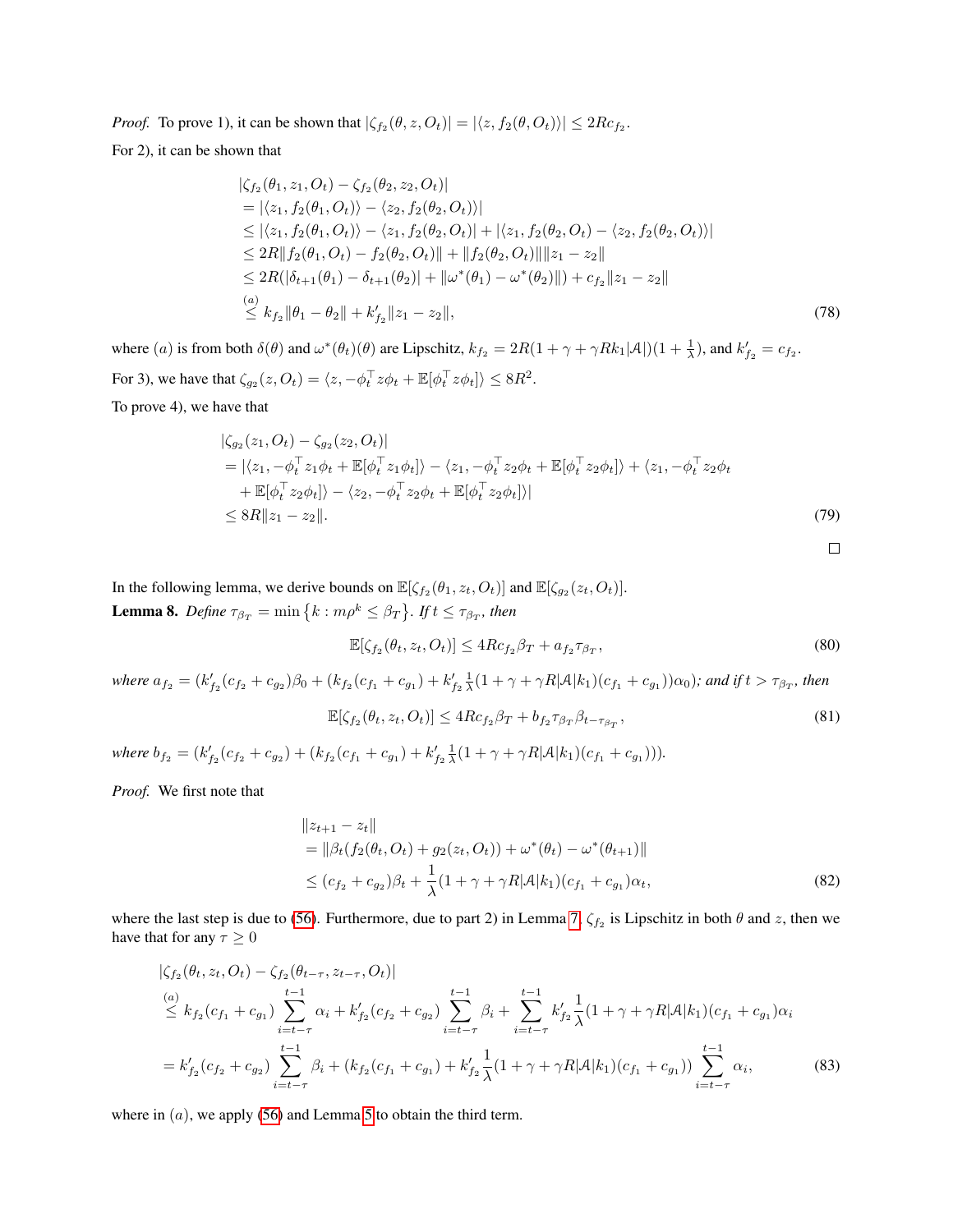Define an independent random variable  $\hat{O} = (\hat{S}, \hat{A}, \hat{R}, \hat{S}')$ , where  $(\hat{S}, \hat{A}) \sim \mu$ ,  $\hat{S}' \sim P(\cdot | \hat{S}, \hat{A})$  is the subsequent state, and  $\hat{R}$  is the reward. Then it can be shown that

$$
\mathbb{E}[\zeta_{f_2}(\theta_{t-\tau}, z_{t-\tau}, O_t)]
$$
\n
$$
\leq |\mathbb{E}[\zeta_{f_2}(\theta_{t-\tau}, z_{t-\tau}, O_t)] - \mathbb{E}[\zeta_{f_2}(\theta_{t-\tau}, z_{t-\tau}, \hat{O})]|
$$
\n
$$
\leq 4Rc_{f_2}m\rho^{\tau},
$$
\n(84)

where (a) is due to the fact that  $\mathbb{E}[\zeta_{f_2}(\theta_{t-\tau}, z_{t-\tau}, \hat{O})] = 0$ , and the last inequality follows from Assumption 3. If  $t \leq \tau_{\beta_T}$ , we choose  $\tau = t$  in [\(83\)](#page-6-0). Then it can be shown that

$$
\mathbb{E}[\zeta_{f_2}(\theta_t, z_t, O_t)]
$$
\n
$$
\leq \mathbb{E}[\zeta_{f_2}(\theta_0, z_0, O_t)] + k'_{f_2}(c_{f_2} + c_{g_2}) \sum_{i=0}^{t-1} \beta_i + (k_{f_2}(c_{f_1} + c_{g_1})
$$
\n
$$
+ k'_{f_2} \frac{1}{\lambda} (1 + \gamma + \gamma R |\mathcal{A}| k_1) (c_{f_1} + c_{g_1}) \sum_{i=0}^{t-1} \alpha_i
$$
\n
$$
\leq 4 R c_{f_2} m \rho^t + k'_{f_2} (c_{f_2} + c_{g_2}) t \beta_0 + (k_{f_2}(c_{f_1} + c_{g_1}) + k'_{f_2} \frac{1}{\lambda} (1 + \gamma + \gamma R |\mathcal{A}| k_1) (c_{f_1} + c_{g_1}) t \alpha_0
$$
\n
$$
\leq 4 R c_{f_2} \beta_T + (k'_{f_2}(c_{f_2} + c_{g_2}) \beta_0 + (k_{f_2}(c_{f_1} + c_{g_1}) + k'_{f_2} \frac{1}{\lambda} (1 + \gamma + \gamma R |\mathcal{A}| k_1) (c_{f_1} + c_{g_1}) ) \alpha_0 \gamma_{\beta_T}.
$$
\n(85)

If  $t > \tau_{\beta_T}$ , we choose  $\tau = \tau_{\beta_T}$  in [\(83\)](#page-6-0). Then, it can be shown that

$$
\mathbb{E}[\zeta_{f_2}(\theta_t, z_t, O_t)]
$$
\n
$$
\leq \mathbb{E}[\zeta_{f_2}(\theta_{t-\tau_{\beta_T}}, z_{t-\tau_{\beta_T}}, O_t)]
$$
\n
$$
+ k'_{f_2}(c_{f_2} + c_{g_2}) \sum_{i=t-\tau_{\beta_T}}^{t-1} \beta_i + (k_{f_2}(c_{f_1} + c_{g_1}) + k'_{f_2} \frac{1}{\lambda} (1 + \gamma + \gamma R |A| k_1) (c_{f_1} + c_{g_1})) \sum_{i=t-\tau_{\beta_T}}^{t-1} \alpha_i
$$
\n
$$
\leq 4Rc_{f_2} m \rho^{\tau_{\beta_T}} + k'_{f_2}(c_{f_2} + c_{g_2}) \tau_{\beta_T} \beta_{t-\tau_{\beta_T}} + (k_{f_2}(c_{f_1} + c_{g_1}) + k'_{f_2} \frac{1}{\lambda} (1 + \gamma + \gamma R |A| k_1) (c_{f_1} + c_{g_1})) \tau_{\beta_T} \alpha_{t-\tau_{\beta_T}}
$$
\n
$$
\leq 4Rc_{f_2} \beta_T + (k'_{f_2}(c_{f_2} + c_{g_2}) + (k_{f_2}(c_{f_1} + c_{g_1}) + k'_{f_2} \frac{1}{\lambda} (1 + \gamma + \gamma R |A| k_1) (c_{f_1} + c_{g_1})) \tau_{\beta_T} \beta_{t-\tau_{\beta_T}}, \tag{86}
$$

 $\Box$ where in the last step we upper bound  $\alpha_t$  using  $\beta_t$ . Note that this will not change the order of the bound.

<span id="page-7-0"></span>Similarly, in the following lemma, we derive a bound on  $\mathbb{E}[\zeta_{g_2}(z_t, O_t)]$ . **Lemma 9.** If  $t \leq \tau_{\beta_T}$ , then

$$
\mathbb{E}[\zeta_{g_2}(z_t, O_t)] \le a_{g_2} \tau_{\beta_T};\tag{87}
$$

 $and$  if  $t > \tau_{\beta_T}$ , then

$$
\mathbb{E}[\zeta_{g_2}(z_t, O_t)] \le b_{g_2} \beta_T + b'_{g_2} \tau_{\beta_T} \beta_{t-\tau_{\beta_T}},
$$
\n(88)

*where*  $a_{g_2} = 8R(c_{f_2} + c_{g_2})\beta_0 + \frac{1}{\lambda}(1 + \gamma + \gamma R|\mathcal{A}|k_1)(c_{f_1} + c_{g_1})\alpha_0$ ,  $b_{g_2} = 16R^2$ , and  $b'_{g_2} = 8R(c_{f_2} + c_{g_2})\beta_0 + \frac{1}{\lambda}(1 + \gamma + \gamma R|\mathcal{A}|k_1)(c_{f_1} + c_{g_1})\alpha_0$ .

*Proof.* The proof is similar to the one for Lemma [8.](#page-6-1)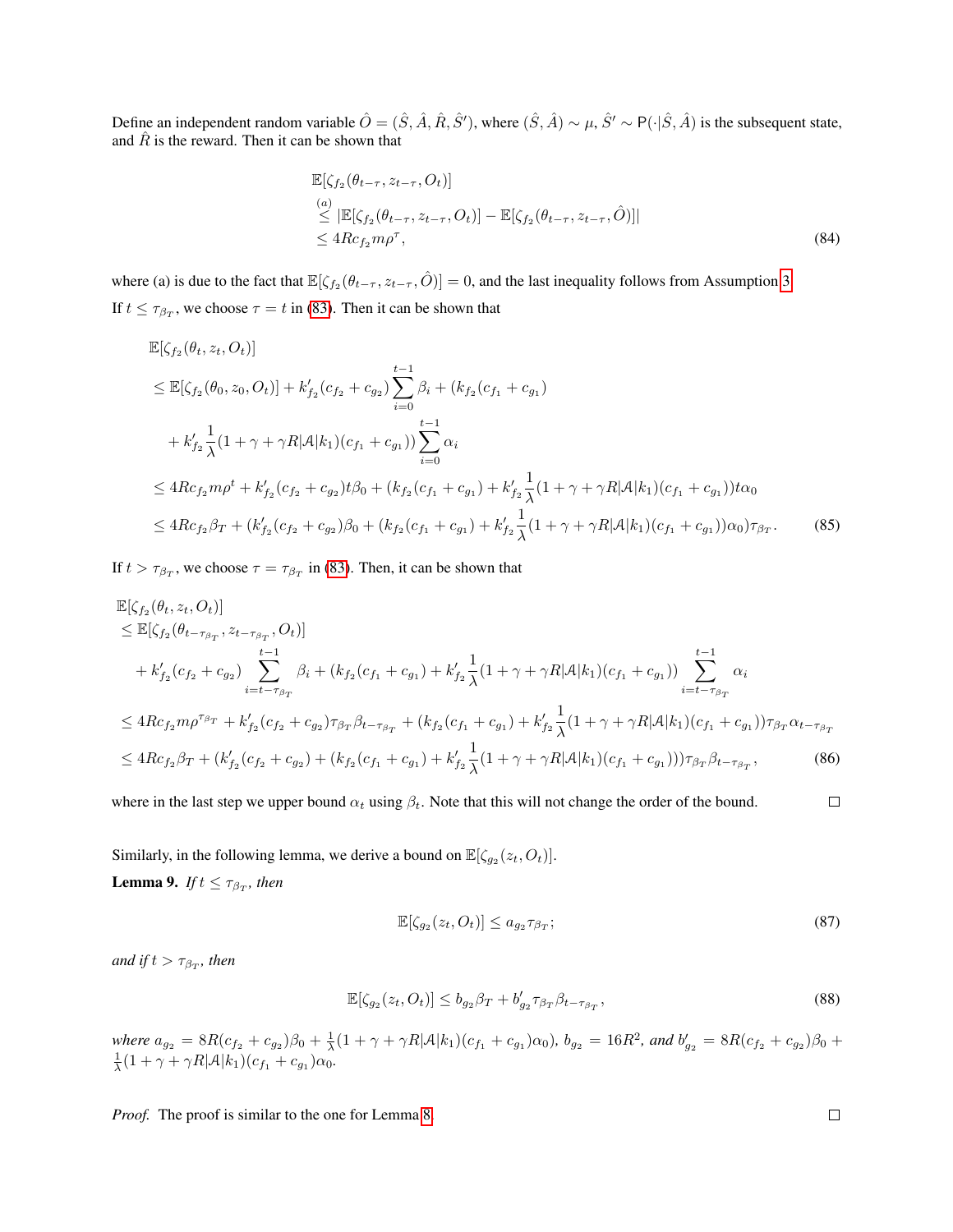We then bound the tracking error as follows:

$$
||z_{t+1}||^{2}
$$
\n=  $||z_{t} + \beta_{t}(f_{2}(\theta_{t}, O_{t}) + g_{2}(z_{t}, O_{t})) + \omega^{*}(\theta_{t}) - \omega^{*}(\theta_{t+1})||^{2}$   
\n=  $||z_{t}||^{2} + 2\beta_{t}\langle z_{t}, f_{2}(\theta_{t}, O_{t})\rangle + 2\beta_{t}\langle z_{t}, g_{2}(z_{t}, O_{t})\rangle + 2\langle z_{t}, \omega^{*}(\theta_{t}) - \omega^{*}(\theta_{t+1})\rangle$   
\n+  $||\beta_{t}f_{2}(\theta_{t}, O_{t}) + \beta_{t}g_{2}(z_{t}, O_{t}) + \omega^{*}(\theta_{t}) - \omega^{*}(\theta_{t+1})||^{2}$   
\n $\leq ||z_{t}||^{2} + 2\beta_{t}\langle z_{t}, f_{2}(\theta_{t}, O_{t})\rangle + 2\beta_{t}\langle z_{t}, g_{2}(z_{t}, O_{t})\rangle + 2\langle z_{t}, \omega^{*}(\theta_{t}) - \omega^{*}(\theta_{t+1})\rangle$   
\n+  $3\beta_{t}^{2}||f_{2}(\theta_{t}, O_{t})||^{2} + 3\beta_{t}^{2}||g_{2}(z_{t}, O_{t})||^{2} + 3||\omega^{*}(\theta_{t}) - \omega^{*}(\theta_{t+1})||^{2}$   
\n(a)  
\n(a)  
\n $||z_{t}||^{2} + 2\beta_{t}\langle z_{t}, f_{2}(\theta_{t}, O_{t})\rangle + 2\beta_{t}\langle z_{t}, \bar{g_{2}}(z_{t})\rangle + 2\langle z_{t}, \omega^{*}(\theta_{t}) - \omega^{*}(\theta_{t+1})\rangle + 2\beta_{t}\langle z_{t}, g_{2}(z_{t}, O_{t}) - \bar{g_{2}}(z_{t})\rangle$   
\n+  $3\beta_{t}^{2}c_{f_{2}}^{2} + 3\beta_{t}^{2}c_{g_{2}}^{2} + 6\frac{1}{\lambda^{2}}(1 + \gamma + \gamma R|\mathcal{A}|k_{1})^{2}\alpha_{t}^{2}(c_{f_{1}}^{2} + c_{g_{1}}^{2}),$   
\n(89)

where  $(a)$  follows from Lemma [5](#page-4-0) and [\(56\)](#page-2-1).

Note that  $\langle z_t, \bar{g_2}(z_t)\rangle = -z_t^\top Cz_t$ , and C is a positive definite matrix. Recall the minimal eigenvalue of C is denoted by  $\lambda$ , then [\(89\)](#page-8-0) can be further bounded as follows:

<span id="page-8-1"></span><span id="page-8-0"></span>
$$
||z_{t+1}||^2 \le (1 - 2\beta_t \lambda) ||z_t||^2 + 2\beta_t \zeta_{f_2} + 2\beta_t \zeta_{g_2} + 2\langle z_t, \omega^*(\theta_t) - \omega^*(\theta_{t+1})\rangle + 3\beta_t^2 c_{f_2}^2 + 3\beta_t^2 c_{g_2}^2 + 6\frac{1}{\lambda^2} (1 + \gamma + \gamma R |\mathcal{A}| k_1)^2 \alpha_t^2 (c_{f_1}^2 + c_{g_1}^2).
$$
\n(90)

Taking expectation on both sides of the [\(90\)](#page-8-1), and applying it recursively, we obtain that

$$
\mathbb{E}[||z_{t+1}||^{2}] \leq \prod_{i=0}^{t} (1 - 2\beta_{i}\lambda)||z_{0}||^{2} \n+ 2 \sum_{i=0}^{t} \prod_{k=i+1}^{t} (1 - 2\beta_{k}\lambda)\beta_{i}\mathbb{E}[\zeta_{f_{2}}(z_{i}, \theta_{i}, O_{i})] \n+ 2 \sum_{i=0}^{t} \prod_{k=i+1}^{t} (1 - 2\beta_{k}\lambda)\beta_{i}\mathbb{E}[\zeta_{g_{2}}(z_{i}, O_{i})] \n+ 2 \sum_{i=0}^{t} \prod_{k=i+1}^{t} (1 - 2\beta_{k}\lambda)\mathbb{E}\langle z_{i}, \omega^{*}(\theta_{i}) - \omega^{*}(\theta_{i+1})\rangle + 3(c_{f_{2}}^{2} + c_{g_{2}}^{2}) \sum_{i=0}^{t} \prod_{k=i+1}^{t} (1 - 2\beta_{k}\lambda)\beta_{i}^{2} \n+ 6 \frac{1}{\lambda^{2}}(1 + \gamma + \gamma R|\mathcal{A}|k_{1})^{2}(c_{f_{1}}^{2} + c_{g_{1}}^{2}) \sum_{i=0}^{t} \prod_{k=i+1}^{t} (1 - 2\beta_{k}\lambda)\alpha_{i}^{2}.
$$
\n(91)

Also note that  $1 - 2\beta_i \lambda \le e^{-2\beta_i \lambda}$ , which further implies that

$$
\mathbb{E}[\|z_{t+1}\|^2 \le A_t \|z_0\|^2 + 2 \sum_{i=0}^t B_{it} + 2 \sum_{i=0}^t C_{it} + 2 \sum_{i=0}^t D_{it}
$$
  
+  $3(c_{f_2}^2 + c_{g_2}^2 + 2 \frac{1}{\lambda^2} (1 + \gamma + \gamma R |A| k_1)^2 (c_{f_1}^2 + c_{g_1}^2)) \sum_{i=0}^t E_{it},$  (92)

where

<span id="page-8-2"></span>
$$
A_t = e^{-2\lambda \sum_{i=0}^t \beta_i},
$$
  
\n
$$
B_{it} = e^{-2\lambda \sum_{k=i+1}^t \beta_k} \beta_i \mathbb{E}[\zeta_{f_2}(z_i, \theta_i, O_i)],
$$
  
\n
$$
C_{it} = e^{-2\lambda \sum_{k=i+1}^t \beta_k} \beta_i \mathbb{E}[\zeta_{g_2}(z_i, O_i)],
$$
  
\n
$$
D_{it} = e^{-2\lambda \sum_{k=i+1}^t \beta_k} \mathbb{E}[\langle z_t, \omega^*(\theta_i) - \omega^*(\theta_{i+1}) \rangle],
$$
  
\n
$$
E_{it} = e^{-2\lambda \sum_{k=i+1}^t \beta_k} \beta_i^2.
$$
\n(93)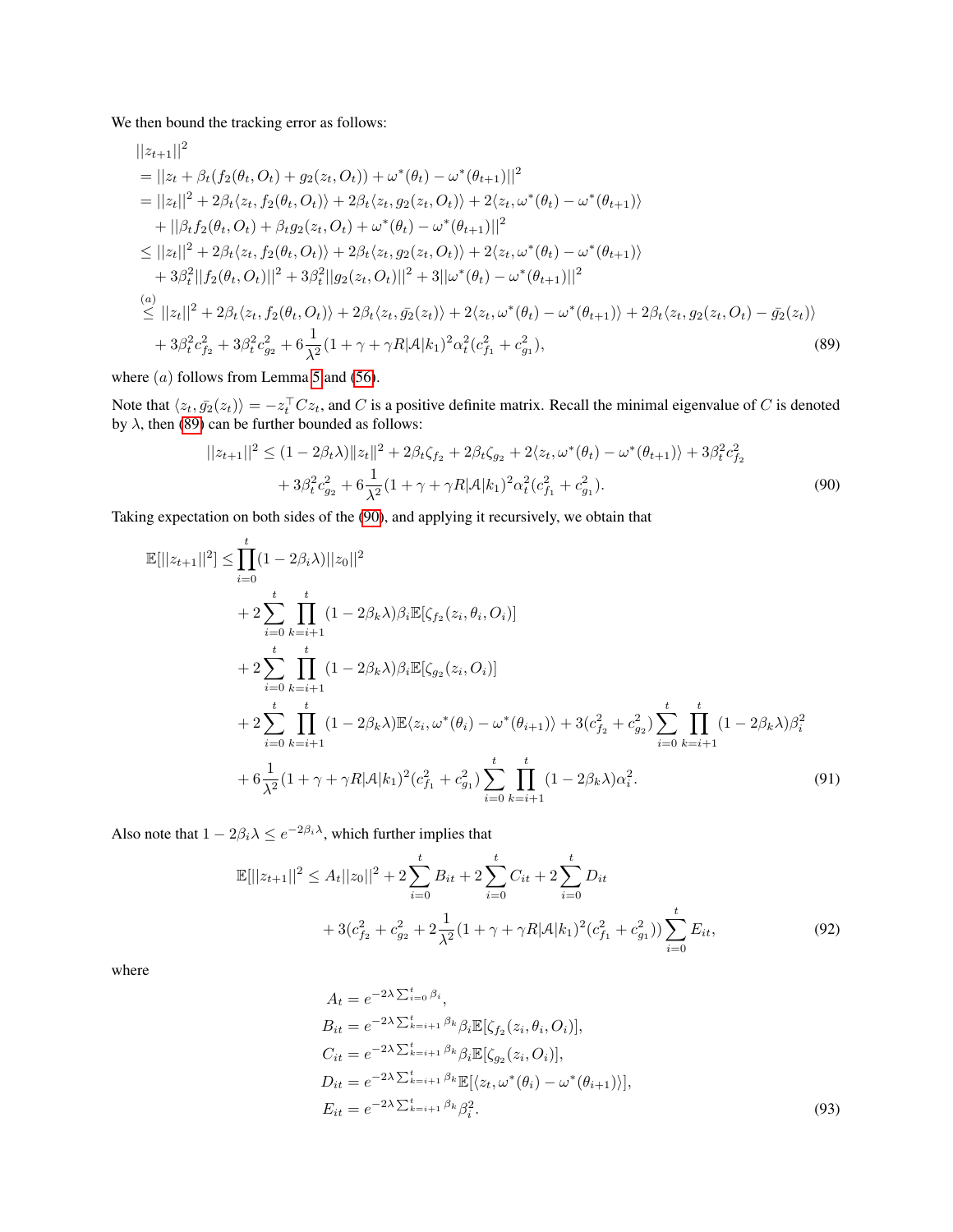Consider the second term in [\(92\)](#page-8-2). Using Lemma [8,](#page-6-1) it can be further bounded as follows:

$$
\sum_{i=0}^{t} B_{it} = \sum_{i=0}^{t} e^{-2\lambda \sum_{k=i+1}^{t} \beta_k} \beta_i \mathbb{E}[\zeta_{f_2}(z_i, \theta_i, O_i)]
$$
\n
$$
\leq \sum_{i=0}^{\tau_{\beta_T}} (a_{f_2} \tau_{\beta_T} + 4Rc_{f_2} \beta_T) e^{-2\lambda \sum_{k=i+1}^{t} \beta_k} \beta_i + 4Rc_{f_2} \beta_T \sum_{i=\tau_{\beta_T}+1}^{t} e^{-2\lambda \sum_{k=i+1}^{t} \beta_k} \beta_i
$$
\n
$$
+ b_{f_2} \tau_{\beta_T} \sum_{i=\tau_{\beta_T}+1}^{t} e^{-2\lambda \sum_{k=i+1}^{t} \beta_k} \beta_{i-\tau_{\beta_T}} \beta_i.
$$
\n(94)

Further analysis of the bound will be made when we specify the step-sizes  $\alpha_t$ ,  $\beta_t$ , which will be provided later. Similarly, using Lemma [9,](#page-7-0) we can bound the third term in [\(92\)](#page-8-2) as follows:

<span id="page-9-0"></span>
$$
\sum_{i=0}^{t} C_{it} = \sum_{i=0}^{t} e^{-2\lambda \sum_{k=i+1}^{t} \beta_k} \beta_i \mathbb{E}[\zeta_{g_2}(z_i, O_i)]
$$
\n
$$
\leq \tau_{\beta_T} a_{g_2} \sum_{i=0}^{\tau_{\beta_T}} e^{-2\lambda \sum_{k=i+1}^{t} \beta_k} \beta_i + b_{g_2} \beta_T \sum_{i=\tau_{\beta_T}+1}^{t} e^{-2\lambda \sum_{k=i+1}^{t} \beta_k} \beta_i
$$
\n
$$
+ b'_{g_2} \tau_{\beta_T} \sum_{i=\tau_{\beta_T}+1}^{t} e^{-2\lambda \sum_{k=i+1}^{t} \beta_k} \beta_{i-\tau_{\beta_T}} \beta_i.
$$
\n(95)

The last step in bounding the tracking error is to bound  $\mathbb{E}[\langle z_i, \omega^*(\theta_i) - \omega^*(\theta_{i+1})\rangle]$ , which is shown in the following lemma.

Lemma 10.

$$
\sum_{i=0}^{t} e^{-2\lambda \sum_{k=i+1}^{t} \beta_k} \mathbb{E}[\langle z_i, \omega^*(\theta_i) - \omega^*(\theta_{i+1}) \rangle]
$$
  
 
$$
\leq 2 \frac{1}{\lambda} (1 + \gamma + \gamma R |\mathcal{A}| k_1) R(c_{f_1} + c_{g_1}) \sum_{i=0}^{t} e^{-2\lambda \sum_{k=i+1}^{t} \beta_k} \alpha_i.
$$
 (96)

*Proof.* From [\(56\)](#page-2-1), we first have that

$$
||\omega^*(\theta_i) - \omega^*(\theta_{i+1})|| \le \frac{1}{\lambda}(1 + \gamma + \gamma R|\mathcal{A}|k_1||\theta_i - \theta_{i+1}||. \tag{97}
$$

Then it follows that

$$
\sum_{i=0}^{t} e^{-2\lambda \sum_{k=i+1}^{t} \beta_k} \mathbb{E}[\langle z_i, \omega^*(\theta_i) - \omega^*(\theta_{i+1}) \rangle] \n\leq \sum_{i=0}^{t} e^{-2\lambda \sum_{k=i+1}^{t} \beta_k} \mathbb{E}[\frac{1}{\lambda}(1+\gamma+\gamma R|\mathcal{A}|k_1) \|z_i\| \|\theta_i - \theta_{i+1}\|] \n\leq 2\frac{1}{\lambda}(1+\gamma+\gamma R|\mathcal{A}|k_1)R(c_{f_1} + c_{g_1}) \sum_{i=0}^{t} e^{-2\lambda \sum_{k=i+1}^{t} \beta_k} \alpha_i.
$$
\n(98)

<span id="page-9-2"></span><span id="page-9-1"></span> $\Box$ 

# B Proof of Theorem 1

In this section, we will use the lemmas in Appendix [A](#page-0-3) to prove Theorem 1.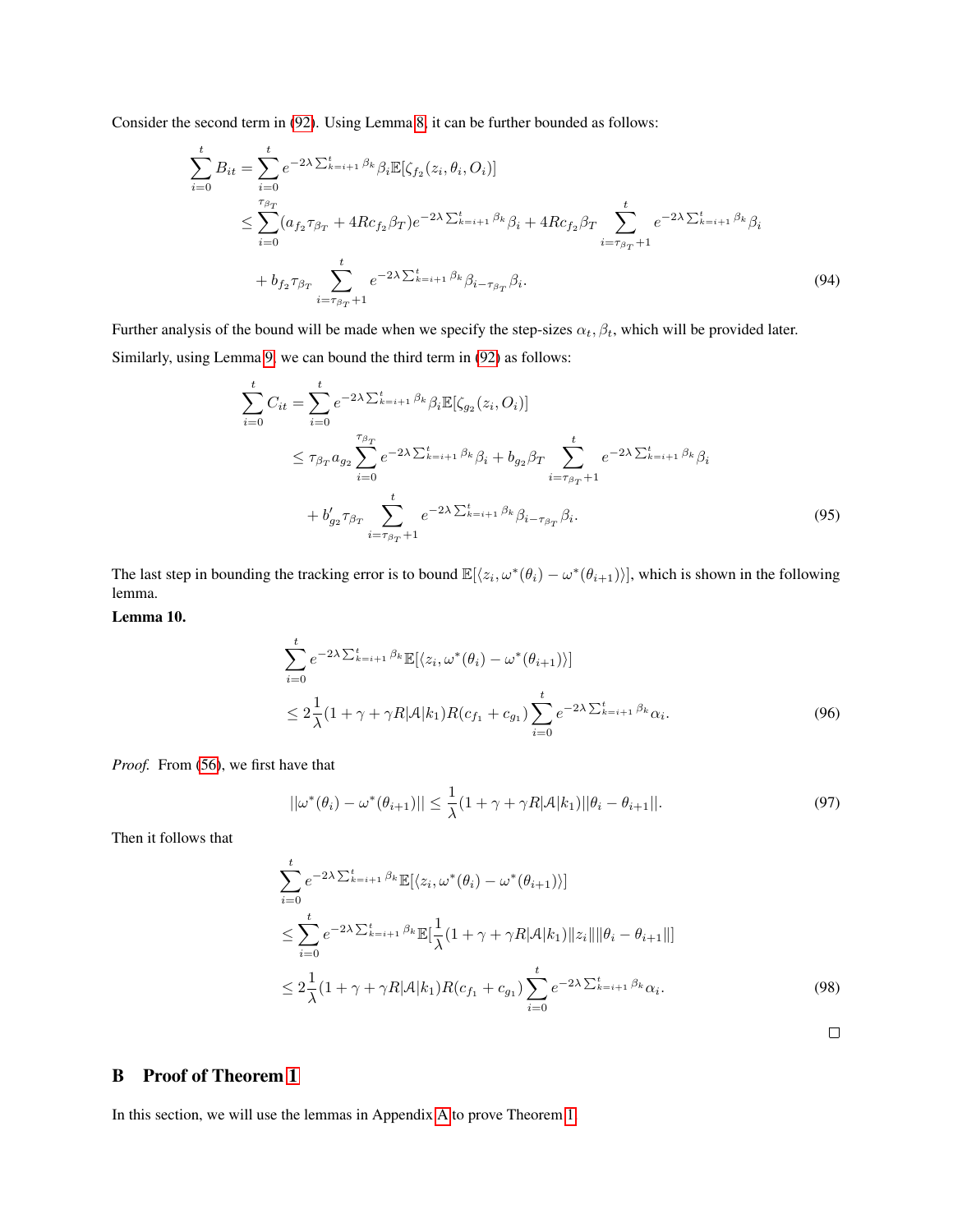In Appendix [A,](#page-0-3) we have developed bounds on both the tracking error and  $\mathbb{E}[\zeta(\theta_t, O_t)]$ . We then plug them both into [\(60\)](#page-3-1),

$$
\frac{\sum_{t=0}^{T} \alpha_t \mathbb{E}[\|\nabla J(\theta_t)\|^2]}{2\sum_{t=0}^{T} \alpha_t} \n\leq \frac{1}{\sum_{t=0}^{T} \alpha_t} \left( J(\theta_0) - J^* + \gamma \alpha_t (1 + |\mathcal{A}| R k_1) \sqrt{\sum_{t=0}^{T} \mathbb{E}[\|\nabla J(\theta_t)\|^2]} \sqrt{\sum_{t=0}^{T} \mathbb{E}[\|z_t\|^2]} \n+ \sum_{t=0}^{T} \alpha_t \mathbb{E}[\zeta(\theta_t, O_t)] + \sum_{t=0}^{T} \alpha_t^2 (c_{f_1} + c_{g_1}) \right),
$$
\n(99)

where  $J^*$  denotes  $\min_{\theta} J(\theta)$ , and is positive and finite.

By Lemma [6,](#page-4-1) for large  $T$ , we have that

$$
\sum_{t=0}^{T} \alpha_t \mathbb{E}[\zeta(\theta_t, O_t)]
$$
\n
$$
\leq \sum_{t=0}^{\tau_{\alpha_T}} c_{\zeta}(c_{f_1} + c_{g_1}) \alpha_0 \alpha_t \tau_{\alpha_T} + \sum_{t=\tau_{\alpha_T}+1}^{T} k_{\zeta} \alpha_T \alpha_t + c_{\zeta}(c_{f_1} + c_{g_1}) \tau_{\alpha_T} \alpha_{t-\tau_{\alpha_T}} \alpha_t.
$$
\n(100)

Here,  $\tau_{\alpha_T} = \mathcal{O}(|\log \alpha_T|)$  by its definition. Therefore, for non-increasing sequence  $\{\alpha_t\}_{t=0}^{\infty}$ , [\(100\)](#page-10-0) can be further upper bounded as follows:

<span id="page-10-2"></span><span id="page-10-1"></span><span id="page-10-0"></span>
$$
\sum_{t=0}^{T} \alpha_t \mathbb{E}[\zeta(\theta_t, O_t)] = \mathcal{O}\left(|\log \alpha_T|^2 \alpha_0^2 + \sum_{t=0}^{T} \left(\alpha_t \alpha_T + |\log \alpha_T| \alpha_t^2\right)\right).
$$
\n(101)

We note that we can also specify the constants for [\(101\)](#page-10-1), which, however, will be cumbersome. How those constants affect the finite-sample bound can be easily inferred from [\(100\)](#page-10-0), and thus is not explicitly analyzed in the following steps. Also, at the beginning we bound  $\sqrt{\frac{\sum_{t=0}^T \mathbb{E}[\|\nabla J(\theta_t)\|^2]}{T}}$  by some constant that does not scale with  $T: \gamma \|C^{-1}\|(k_1 +$  $|\mathcal{A}|R+1(r_{\text{max}}+R+\gamma R).$ 

Hence, we have that

$$
\frac{\sum_{t=0}^{T} \alpha_t \mathbb{E}[\|\nabla J(\theta_t)\|^2]}{\sum_{t=0}^{T} \alpha_t}
$$
\n
$$
= \mathcal{O}\left(\frac{1}{\sum_{t=0}^{T} \alpha_t} \left( J(\theta_0) - J^* + \sum_{t=0}^{T} \alpha_t^2 + \alpha_t \sqrt{T} \sqrt{\sum_{t=0}^{T} \mathbb{E}[\|z_t\|^2] + \alpha_0^2 |\log(\alpha_T)|^2 + \sum_{t=0}^{T} \alpha_t \alpha_T} + \sum_{t=0}^{T} |\log(\alpha_T)|\alpha_t^2 \right) \right).
$$
\n(102)

In the following, we focus on the case with constant step-sizes. For other possible choices of step-sizes, the convergence rate can also be derived using [\(102\)](#page-10-2). Let  $\alpha_t = \frac{1}{T^a} = \alpha$  and  $\beta_t = \frac{1}{T^b} = \beta$ . In this case, (102) can be written as follows:

<span id="page-10-3"></span>
$$
\frac{\sum_{t=0}^{T} \alpha \mathbb{E}[\|\nabla J(\theta_t)\|^2]}{\sum_{t=0}^{T} \alpha} = \mathcal{O}\left(\frac{1}{T} \left(\sqrt{T} \sqrt{\sum_{t=0}^{T} \mathbb{E}[\|z_t\|^2]} + \alpha \log(\alpha)^2 + T\alpha + T\alpha |\log(\alpha)|\right) + \frac{J(\theta_0) - J^*}{T\alpha}\right)
$$

$$
= \mathcal{O}\left(\sqrt{\frac{\sum_{t=0}^{T} \mathbb{E}[\|z_t\|^2]}{T}}\right) + \mathcal{O}\left(\frac{\log T^2}{T^{1+a}} + \frac{1}{T^a} + \frac{\log T}{T^a} + \frac{1}{T^{1-a}}\right). \tag{103}
$$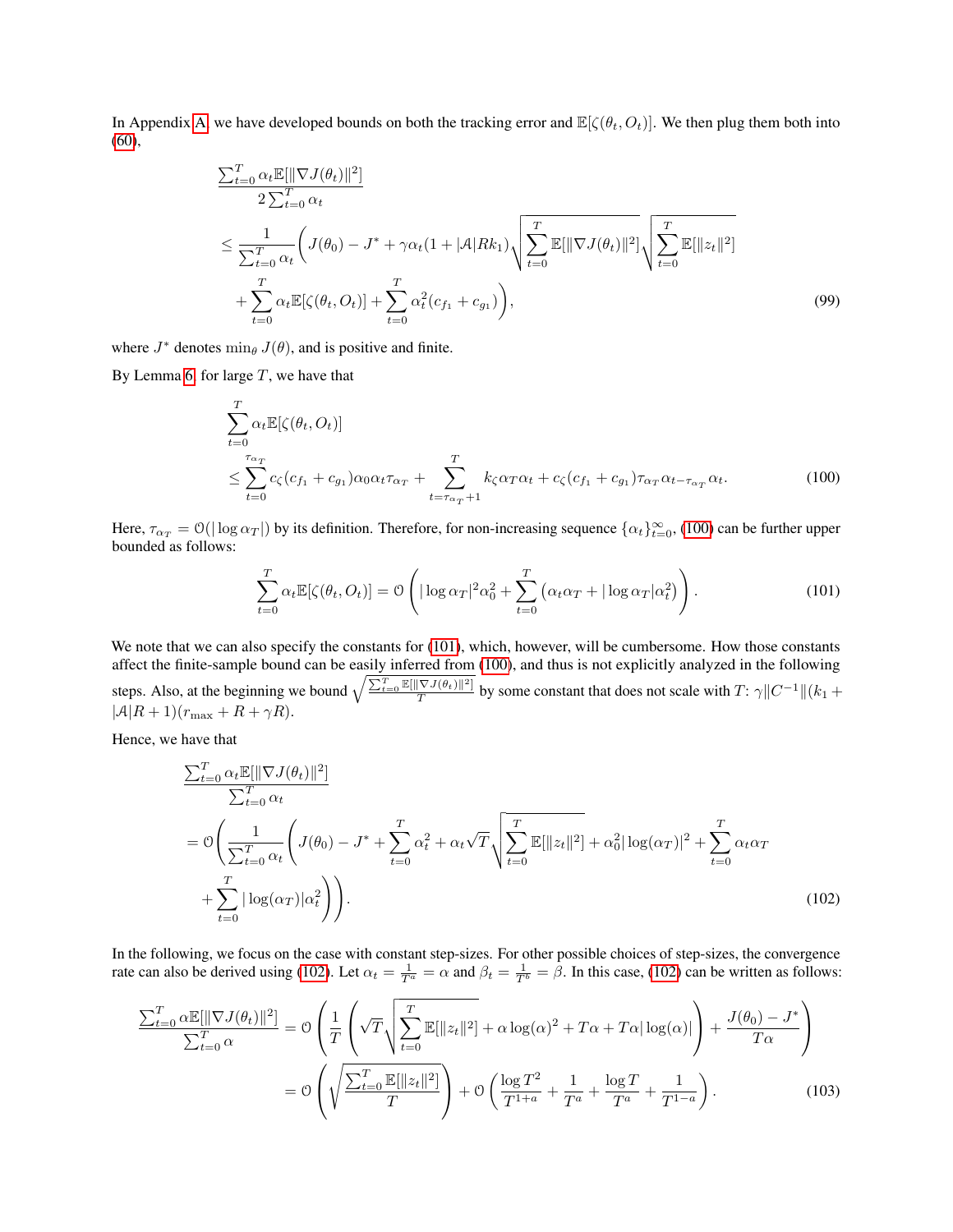We then consider the tracking error  $\mathbb{E}[\Vert z_t \Vert^2]$ . Applying [\(92\)](#page-8-2), [\(94\)](#page-9-0), [\(95\)](#page-9-1) and [\(98\)](#page-9-2), we obtain that for  $t > \tau_{\beta_T}$ ,

$$
\mathbb{E}[\|z_t\|^2] \leq \|z_0\|^2 e^{-2\lambda t \beta} \n+ 2(4Rc_{f_2}\beta + (a_{f_2} + a_{g_2})\tau_{\beta_T})\beta \sum_{i=0}^{\tau_{\beta_T}} e^{-2\lambda(t-i)\beta} + (8Rc_{f_2} + 2b_{g_2})\beta^2 \sum_{i=\tau_{\beta_T}+1}^t e^{-2\lambda(t-i)\beta} \n+ (2b_{f_2} + 2b'_{g_2})\tau_{\beta_T}\beta^2 \sum_{i=\tau_{\beta_T}+1}^t e^{-2\lambda(t-i)\beta} + \frac{4}{\lambda}(1+\gamma+\gamma R|\mathcal{A}|k_1)R(c_{f_1} + c_{g_1})\alpha \sum_{i=0}^t e^{-2\lambda(t-i)\beta} \n+ 3(c_{f_2}^2 + c_{g_2}^2 + 2\frac{1}{\lambda^2}(1+\gamma+\gamma R|\mathcal{A}|k_1)^2(c_{f_1}^2 + c_{g_1}^2)) \sum_{i=0}^t e^{-2\lambda(t-i)\beta}\beta^2 \n= \mathcal{O}\left(e^{-2\lambda t\beta} + \tau\beta \sum_{i=0}^{\tau} e^{-2\lambda(t-i)\beta} + \tau\beta^2 \sum_{i=1+\tau}^t e^{-2\lambda(t-i)\beta} + (\alpha+\beta^2) \sum_{i=0}^t e^{-2\lambda(t-i)\beta}\right) \n= \mathcal{O}\left(e^{-2\lambda t\beta} + \tau\beta e^{-2\lambda t\beta} \frac{1-e^{2\lambda\beta(\tau+1)}}{1-e^{2\lambda\beta}} + \tau\beta^2(e^{-2\lambda t\beta} - e^{-2\lambda\beta\tau}) \frac{e^{2\lambda\beta(\tau+1)}}{1-e^{2\lambda\beta}} + (\alpha+\beta^2) \frac{e^{-2\lambda t\beta} - e^{2\lambda\beta}}{1-e^{2\lambda\beta}}\right). \tag{104}
$$

Similarly, for  $t \leq \tau_{\beta_T}$ , we obtain that

$$
\mathbb{E}[\|z_t\|^2] \le \|z_0\|^2 e^{-2\lambda t \beta} + 2(4Rc_{f_2}\beta + (a_{f_2} + a_{g_2})\tau_{\beta_T})\beta \sum_{i=0}^t e^{-2\lambda(t-i)\beta} \n+ \frac{4}{\lambda}(1+\gamma+\gamma R|\mathcal{A}|k_1)R(c_{f_1}+c_{g_1})\alpha \sum_{i=0}^t e^{-2\lambda(t-i)\beta} \n+ 3(c_{f_2}^2 + c_{g_2}^2 + 2\frac{1}{\lambda^2}(1+\gamma+\gamma R|\mathcal{A}|k_1)^2(c_{f_1}^2 + c_{g_1}^2)) \sum_{i=0}^t e^{-2\lambda(t-i)\beta}\beta^2 \n= \mathcal{O}\left(e^{-2\lambda\beta t} + \tau\beta \sum_{i=0}^t e^{-2\lambda(t-i)\beta}\right) = \mathcal{O}\left(e^{-2\lambda\beta t} + \tau\beta \frac{e^{-2\lambda\beta t} - e^{2\lambda\beta}}{1 - e^{2\lambda\beta}}\right).
$$
\n(105)

We then bound  $\sum_{t=0}^{T} \mathbb{E}[\Vert z_t \Vert^2]$ . The sum is divided into two parts:  $\sum_{t=0}^{T} \mathbb{E}[\Vert z_t \Vert^2]$  and  $\sum_{t=\tau+1}^{T} \mathbb{E}[\Vert z_t \Vert^2]$ , thus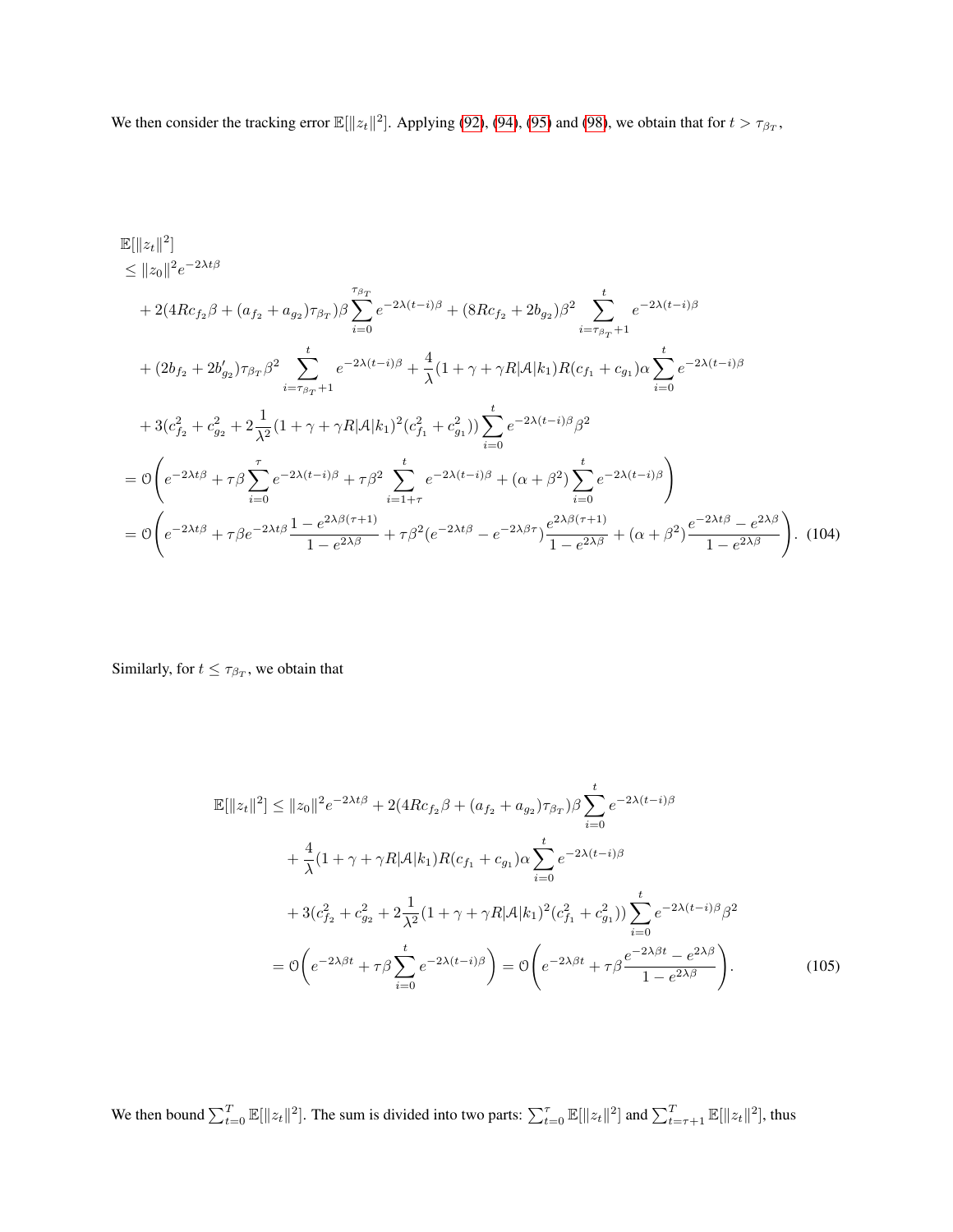$$
\sum_{t=0}^{T} \mathbb{E}[\|z_{t}\|^{2}]
$$
\n
$$
= \sum_{t=0}^{\tau} \mathbb{E}[\|z_{t}\|^{2}] + \sum_{t=\tau+1}^{T} \mathbb{E}[\|z_{t}\|^{2}]
$$
\n
$$
= \sum_{t=0}^{\tau} (e^{-2\lambda\beta t} + \tau \beta \frac{e^{-2\lambda\beta t} - e^{2\lambda\beta}}{1 - e^{2\lambda\beta}}) + \sum_{t=\tau+1}^{T} \left( e^{-2\lambda t\beta} + \tau \beta e^{-2\lambda t\beta} \frac{1 - e^{2\lambda\beta (\tau+1)}}{1 - e^{2\lambda\beta}} + \tau \beta^{2} (e^{-2\lambda t\beta} - e^{-2\lambda\beta \tau}) \frac{e^{2\lambda\beta (\tau+1)}}{1 - e^{2\lambda\beta}} + (\alpha + \beta^{2}) \frac{e^{-2\lambda t\beta} - e^{2\lambda\beta}}{1 - e^{2\lambda\beta}} \right)
$$
\n
$$
= \frac{1 - e^{-2\lambda\beta (T+1)}}{1 - e^{-2\lambda\beta}} + \tau \beta \left( (\tau + 1) \frac{-e^{2\lambda\beta}}{1 - e^{2\lambda\beta}} + \frac{1 - e^{-2\lambda\beta (\tau+1)}}{(1 - e^{2\lambda\beta})(1 - e^{-2\lambda\beta})} \right)
$$
\n
$$
+ \tau \beta \frac{1 - e^{2\lambda\beta (\tau+1)}}{1 - e^{2\lambda\beta}} e^{-2\lambda\beta (\tau+1)} \frac{1 - e^{-2\lambda\beta (T-\tau)}}{1 - e^{-2\lambda\beta}} + \tau \beta^{2} \frac{e^{2\lambda\beta (\tau+1)}}{1 - e^{2\lambda\beta}} \left( e^{-2\lambda\beta (\tau+1)} \frac{1 - e^{-2\lambda\beta (T-\tau)}}{1 - e^{-2\lambda\beta}} - (T-\tau)e^{-2\lambda\beta \tau} \right)
$$
\n
$$
- (T-\tau)e^{-2\lambda\beta\tau} \right) + (\alpha + \beta^{2}) \frac{1}{1 - e^{2\lambda\beta}} \left( e^{-2\lambda\beta (\tau+1)} \frac{1 - e^{-2\lambda\beta (T-\tau)}}{1 - e^{-2\lambda\beta}} - (T-\tau)e^{2\lambda\beta} \right)
$$
\n
$$
= \mathcal{O}\left(\frac{1}{\beta} + \
$$

Thus, we have that

$$
\frac{\sum_{t=0}^{T} \mathbb{E}[\|z_t\|^2]}{T} = \mathcal{O}\left(\frac{1}{T^{1-b}} + \frac{(\log T)^2}{T} + \frac{\log T}{T^b} + \frac{1}{T^{a-b}} + \frac{1}{T^b}\right) = \mathcal{O}\left(\frac{\log T}{T^{\min\{a-b,b\}}}\right). \tag{107}
$$

We then plug the tracking error [\(107\)](#page-12-0) in [\(103\)](#page-10-3), and we have that

<span id="page-12-2"></span><span id="page-12-0"></span>
$$
\frac{\sum_{t=0}^{T} \alpha \mathbb{E}[\|\nabla J(\theta_t)\|^2]}{\sum_{t=0}^{T} \alpha} = \mathcal{O}\left(\frac{1}{T^{1-a}}\right) + \mathcal{O}\left(\frac{\log T}{T^{\min\{a-b,b\}}}\right).
$$
\n(108)

In the following we will recursively refine our bounds on the tracking error using the bound in [\(103\)](#page-10-3). Recall [\(65\)](#page-4-2), and denote  $D = J(\theta_0 - J^*)$ , then

$$
\frac{\sum_{t=0}^{T} \mathbb{E}[\|\nabla J(\theta_t)\|^2]}{T} = \frac{D}{T\alpha} + \mathcal{O}\left(\frac{\sum_{t=0}^{T} \sqrt{\mathbb{E}[\|\nabla J(\theta_t)\|^2]\mathbb{E}[\|z_t\|^2]}}{T}\right)
$$

$$
= \mathcal{O}\left(\frac{1}{T\alpha} + \sqrt{\frac{\sum_{t=0}^{T} \mathbb{E}[\|\nabla J(\theta_t)\|^2]}{T}}\sqrt{\frac{\sum_{t=0}^{T} \mathbb{E}[\|z_t\|^2]}{T}}\right).
$$
(109)

In the first round, we upper bound  $\frac{\sum_{t=0}^{T} \mathbb{E}[\|\nabla J(\theta_t)\|^2]}{T}$  $\frac{\sqrt{V} \mathcal{F}(U_t) \|\cdot\|}{T}$  by a constant. It then follows that

$$
\frac{\sum_{t=0}^{T} \mathbb{E}[\|\nabla J(\theta_t)\|^2]}{T} = \mathcal{O}\left(\frac{1}{T^{1-a}}\right) + \sqrt{\mathcal{O}\left(\frac{\log T}{T^b} + \frac{1}{T^{a-b}}\right)} = \mathcal{O}\left(\frac{1}{T^{1-a}}\right) + \mathcal{O}\left(\frac{\sqrt{\log T}}{T^{\min\{b/2, a/2 - b/2\}}}\right),\tag{110}
$$

where we denote min  $\{b/2, a/2 - b/2\}$  by  $c/2$ . We then plug [\(110\)](#page-12-1) into [\(109\)](#page-12-2), and we obtain that

<span id="page-12-1"></span>
$$
\frac{\sum_{t=0}^{T} \mathbb{E}[\|\nabla J(\theta_t)\|^2]}{T} = \mathcal{O}\left(\frac{1}{T^{1-a}}\right) + \mathcal{O}\left(\frac{\sqrt{\log T}}{T^{c/2}}\sqrt{\frac{\sum_{t=0}^{T} \mathbb{E}[\|\nabla J(\theta_t)\|^2]}{T}}\right).
$$
(111)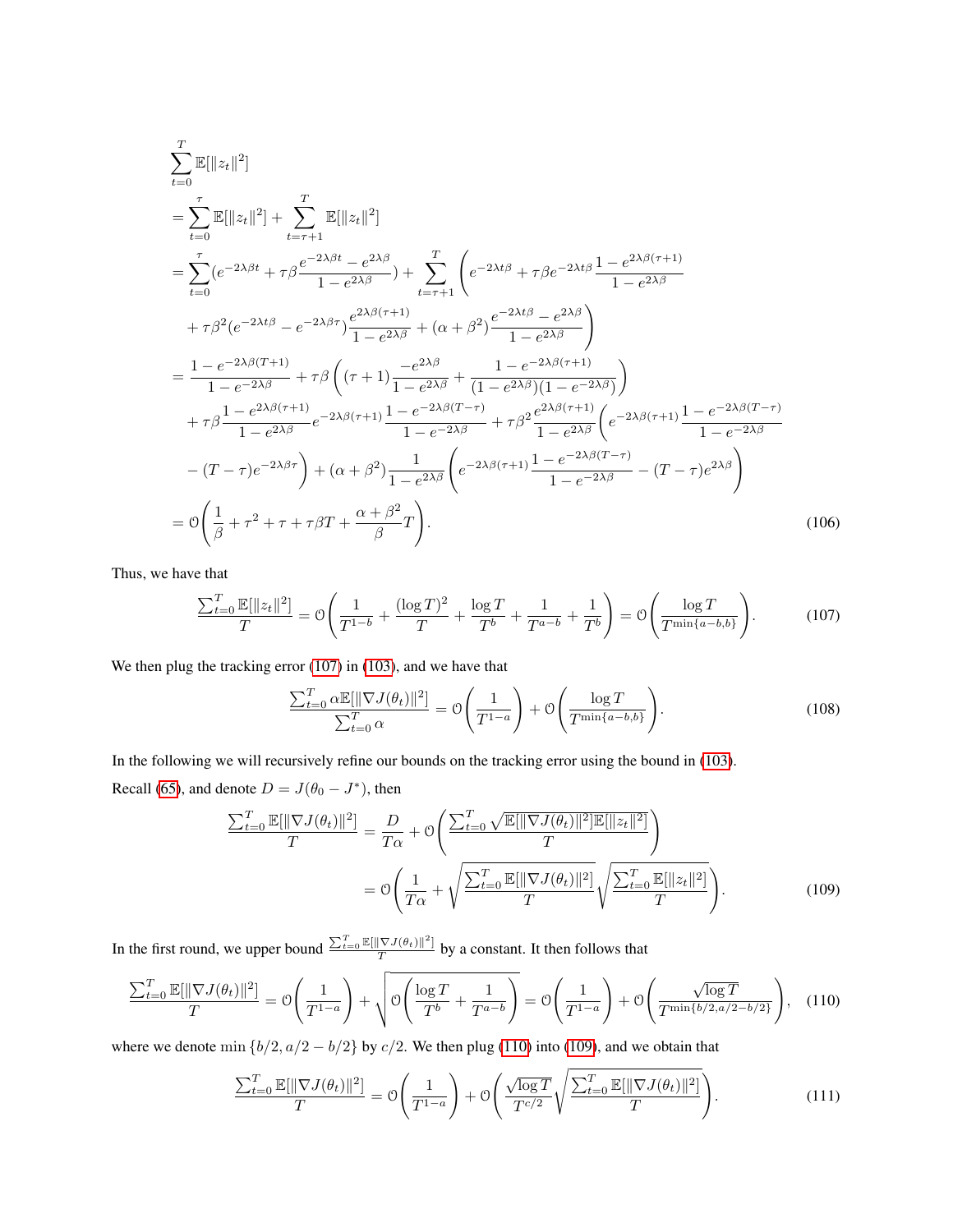**Case 1.** If  $1 - a < c/2$ , then bound in [\(110\)](#page-12-1) is 0  $\left(\frac{1}{T^{1-a}}\right)$  $\setminus$ :  $\frac{\sum_{t=0}^{T} \mathbb{E}[\|\nabla J(\theta_t)\|^2]}{T} = \mathcal{O}$  $\left(\frac{1}{T^{1-a}}\right)$  $\setminus$ . Then √

$$
\frac{\sum_{t=0}^{T} \mathbb{E}[\|\nabla J(\theta_t)\|^2]}{T} = \mathcal{O}\left(\frac{1}{T^{1-a}} + \frac{\sqrt{\log T}}{T^{c/2}} \frac{1}{T^{1/2 - a/2}}\right).
$$
\n(112)

Note that  $c/2 > 1 - a$ , then  $c/2 + 1/2 - a/2 > 1 - a$ , thus the order would be

$$
\frac{\sum_{t=0}^{T} \mathbb{E}[\|\nabla J(\theta_t)\|^2]}{T} = \mathcal{O}\left(\frac{1}{T^{1-a}}\right). \tag{113}
$$

Therefore, such a recursive refinement will not improve the convergence rate if  $1 - a < \frac{c}{2}$ . **Case 2.** If  $c > 1 - a \ge c/2$ , then

$$
\frac{\sum_{t=0}^{T} \mathbb{E}[\|\nabla J(\theta_t)\|^2]}{T} = \mathcal{O}\left(\frac{\sqrt{\log T}}{T^{c/2}}\right). \tag{114}
$$

Also plug this order in [\(109\)](#page-12-2), and we obtain that

$$
\frac{\sum_{t=0}^{T} \mathbb{E}[\|\nabla J(\theta_t)\|^2]}{T} = \mathcal{O}\left(\frac{1}{T^{1-a}}\right) + \mathcal{O}\left(\frac{\sqrt{\log T}}{T^{c/2}} \frac{(\log T)^{1/4}}{T^{c/4}}\right) = \mathcal{O}\left(\frac{1}{T^{1-a}} + \frac{(\log T)^{\frac{3}{4}}}{T^{3c/4}}\right). \tag{115}
$$

Here, we start the second iteration. If  $1 - a \ge \frac{3c}{4}$ , we know that the order is improved as follows

$$
\frac{\sum_{t=0}^{T} \mathbb{E}[\|\nabla J(\theta_t)\|^2]}{T} = \mathcal{O}\left(\frac{(\log T)^{\frac{3}{4}}}{T^{3c/4}}\right).
$$
\n(116)

And if  $1 - a < \frac{3c}{4}$ , then order of [\(110\)](#page-12-1) will still be 0  $\frac{1}{T^{1-a}}$  $\setminus$ . Thus we will stop the recursion, and we have that

$$
\frac{\sum_{t=0}^{T} \mathbb{E}[\|\nabla J(\theta_t)\|^2]}{T} = \mathcal{O}\left(\frac{1}{T^{1-a}}\right). \tag{117}
$$

This implies that if the recursion stops after some step until there is no further rate improvement, then the convergence rate will be O  $\frac{1}{T^{1-a}}$  $\setminus$ . Note in this case, since  $1 - a < c$ , then there exists some integral n, such that  $1 - a < \frac{2^n - 1}{2^n}c$ , and after round  $n$ , the recursion will stop. Thus the final rate is  $\mathcal O$  $\frac{1}{T^{1-a}}$  $\setminus$ .

**Case 3.** If  $1 - a \geq c$ , then after a number of recursions, the order of the bound will be sufficiently close to  $\mathcal{O}\left(\frac{\log T}{T_c}\right)$ . To conclude the three cases, when  $1 - a < c$ , the recursion will stop after finite number of iterations, and the rate would be O  $\frac{1}{T^{1-a}}$  $\setminus$ ; While when  $1 - a \geq c$ , the recursion will always continue, and the fastest rate we can obtain is  $\mathcal{O}\left(\frac{\log T}{T_c}\right)$ . Thus the overall rate we can obtain can be written as

$$
\mathcal{O}\left(\frac{1}{T^{1-a}} + \frac{\log T}{T^c}\right). \tag{118}
$$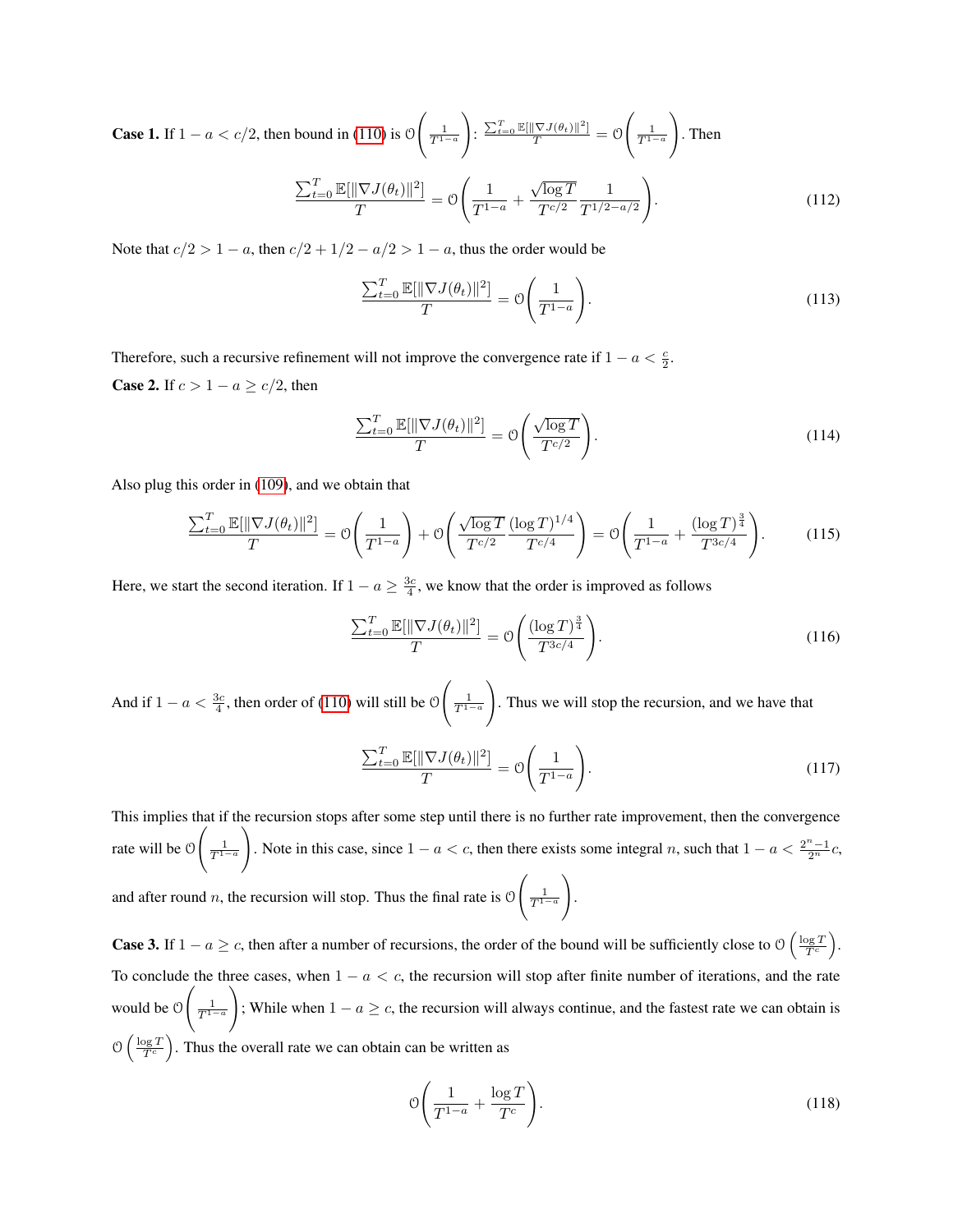#### B.1 Proof of Corollary 1

We next look for suitable  $a$  and  $b$ , such that the rate obtained is the fastest. It can be seen that the best rate is achieved when  $1 - a = c$ , and at the same time  $0.5 < a \le 1$  and  $0 < b < a$ . Thus, the best choices are  $a = \frac{2}{3}$  and  $b = \frac{1}{3}$ , and the best rate we can obtain is

$$
\mathbb{E}[\|\nabla J(\theta_M)\|^2] = \frac{\sum_{t=0}^T \mathbb{E}[\|\nabla J(\theta_t)\|^2]}{T} = \mathcal{O}\left(\frac{\log T}{T^{1-a}}\right) = \mathcal{O}\left(\frac{\log T}{T^{\frac{1}{3}}}\right).
$$
\n(119)

## C Softmax Is Lipschitz and Smooth

We first restate Lemma 1 as follows, and then derive its proof.

**Lemma 11.** The softmax policy is  $2\sigma$ -Lipschitz and  $8\sigma^2$ -smooth, i.e., for any  $(s, a) \in S \times A$ , and for any  $\theta_1, \theta_2 \in \mathbb{R}^N$ ,  $|\pi_{\theta_1}(a|s) - \pi_{\theta_2}(a|s)| \leq 2\sigma \|\theta_1 - \theta_2\|$  and  $\|\nabla \pi_{\theta_1}(a|s) - \nabla \pi_{\theta_2}(a|s)\| \leq 8\sigma^2 \|\theta_1 - \theta_2\|.$ 

*Proof.* By the definition of the softmax policy, for any  $a \in A$ ,  $s \in S$  and  $\theta \in \mathbb{R}^N$ ,

$$
\pi_{\theta}(a|s) = \frac{e^{\sigma \theta^{\top} \phi_{s,a}}}{\sum_{a' \in \mathcal{A}} e^{\sigma \theta^{\top} \phi_{s,a'}}},\tag{120}
$$

where  $\sigma > 0$  is a constant. Then, it can be shown that

$$
\nabla \pi_{\theta}(a|s) = \frac{1}{\left(\sum_{a' \in \mathcal{A}} e^{\sigma \theta^{\top} \phi_{s,a'}}\right)^2} \left(\sigma e^{\sigma \theta^{\top} \phi_{s,a}} \phi_{s,a} \left(\sum_{a' \in \mathcal{A}} e^{\sigma \theta^{\top} \phi_{s,a'}}\right) - \left(\sum_{a' \in \mathcal{A}} \sigma e^{\sigma \theta^{\top} \phi_{s,a'}} \phi_{s,a'}\right) e^{\sigma \theta^{\top} \phi_{s,a}}\right)
$$

$$
= \frac{\sigma}{\left(\sum_{a' \in \mathcal{A}} e^{\sigma \theta^{\top} \phi_{s,a'}}\right)^2} \left(\sum_{a' \in \mathcal{A}} \phi_{s,a} e^{\sigma \theta^{\top} (\phi_{s,a} + \phi_{s,a'})} - \phi_{s,a'} e^{\sigma \theta^{\top} (\phi_{s,a} + \phi_{s,a'})}\right)
$$

$$
= \frac{\sigma \sum_{a' \in \mathcal{A}} (\phi_{s,a} - \phi_{s,a'}) e^{\sigma \theta^{\top} (\phi_{s,a} + \phi_{s,a'})}}{\left(\sum_{a' \in \mathcal{A}} e^{\sigma \theta^{\top} \phi_{s,a'}}\right)^2}.
$$
(121)

Thus,

$$
||\nabla \pi_{\theta}(a|s)|| \leq 2\sigma \frac{\sum_{a' \in \mathcal{A}} e^{\sigma \theta^{\top}(\phi_{s,a} + \phi_{s,a'})}}{\left(\sum_{a' \in \mathcal{A}} e^{\sigma \theta^{\top} \phi_{s,a'}}\right)^2} = 2\sigma \frac{e^{\sigma \theta^{\top} \phi_{s,a}}}{\sum_{a' \in \mathcal{A}} e^{\sigma \theta^{\top} \phi_{s,a'}}} \leq 2\sigma,
$$
\n(122)

where the last step is due to the fact that  $\frac{e^{\sigma \theta^\top \phi_{s,a}}}{e^{\sigma \theta^\top}}$  $\frac{e^{\sigma\sigma\ \varphi_{s,a}}}{\sum_{a'\in\mathcal{A}}e^{\sigma\theta^{\top}\phi_{s,a'}}}\leq 1.$ 

Note that for any  $\theta_1$  and  $\theta_2$ , there exists some  $\alpha \in (0,1)$  and  $\bar{\theta} = \alpha \theta_1 + (1-\alpha)\theta_2$ , such that

 $a' \in \mathcal{A}$ 

$$
\|\nabla \pi_{\theta_1}(a|s) - \nabla \pi_{\theta_2}(a|s)\| \le \|\nabla^2 \pi_{\bar{\theta}}(a|s)\| \times \|\theta_1 - \theta_2\|,\tag{123}
$$

which follows from the mean-value theorem. Here,  $\nabla^2 \pi_{\theta}(a|s)$  denotes the Hessian matrix of  $\pi_{\theta}(a|s)$  at  $\theta$ . Thus it suffices to find an universal bound of  $\|\nabla^2 \pi_{\theta}(a|s)\|$  for any  $\theta$  and  $(a, s) \in \mathcal{A} \times \mathcal{S}$ .

Note that  $\nabla \pi_{\theta}(a|s) = \frac{\sigma \sum_{a' \in A} (\phi_{s,a} - \phi_{s,a'}) e^{\sigma \theta^{\top} (\phi_{s,a} + \phi_{s,a'})}}{\sigma \sum_{a' \in A} (\phi_{s,a} - \phi_{s,a'})^2}$  $\frac{(\psi_{s,a}-\psi_{s,a})e^{-\psi_{s,a}}}{(\sum_{a'\in\mathcal{A}}e^{\sigma\theta^{\top}\phi_{s,a'}})^2}$  is a sum of vectors  $(\phi_{s,a}-\phi_{s,a'})$  with each entry multiplied by  $\frac{\sigma e^{\sigma \theta^{\top}(\phi_{s,a}+\phi_{s,a'})}}{e^{\top}$  $\frac{\sigma e^{i\theta} \sqrt{\sigma} \sqrt{\sigma} \sqrt{\sigma}}{\left(\sum_{a' \in A} e^{\sigma \theta^\top \phi_{s,a'}}\right)^2}$ . Then it follows that  $\nabla^2 \pi_\theta(a|s) = \sigma \sum$  $(\phi_{s,a} - \phi_{s,a'})$  $\sqrt{ }$  $\sqrt{\nabla \frac{e^{\sigma \theta^{\top}(\phi_{s,a}+\phi_{s,a'})}}{\left(\sum e^{\sigma \theta^{\top} \phi_{s,a'}}\right)}}$  $\left(\sum_{a'\in\mathcal{A}}e^{\sigma\theta^\top\phi_{s,a'}}\right)^2$  $\setminus$  $\Big\}$ >  $(124)$